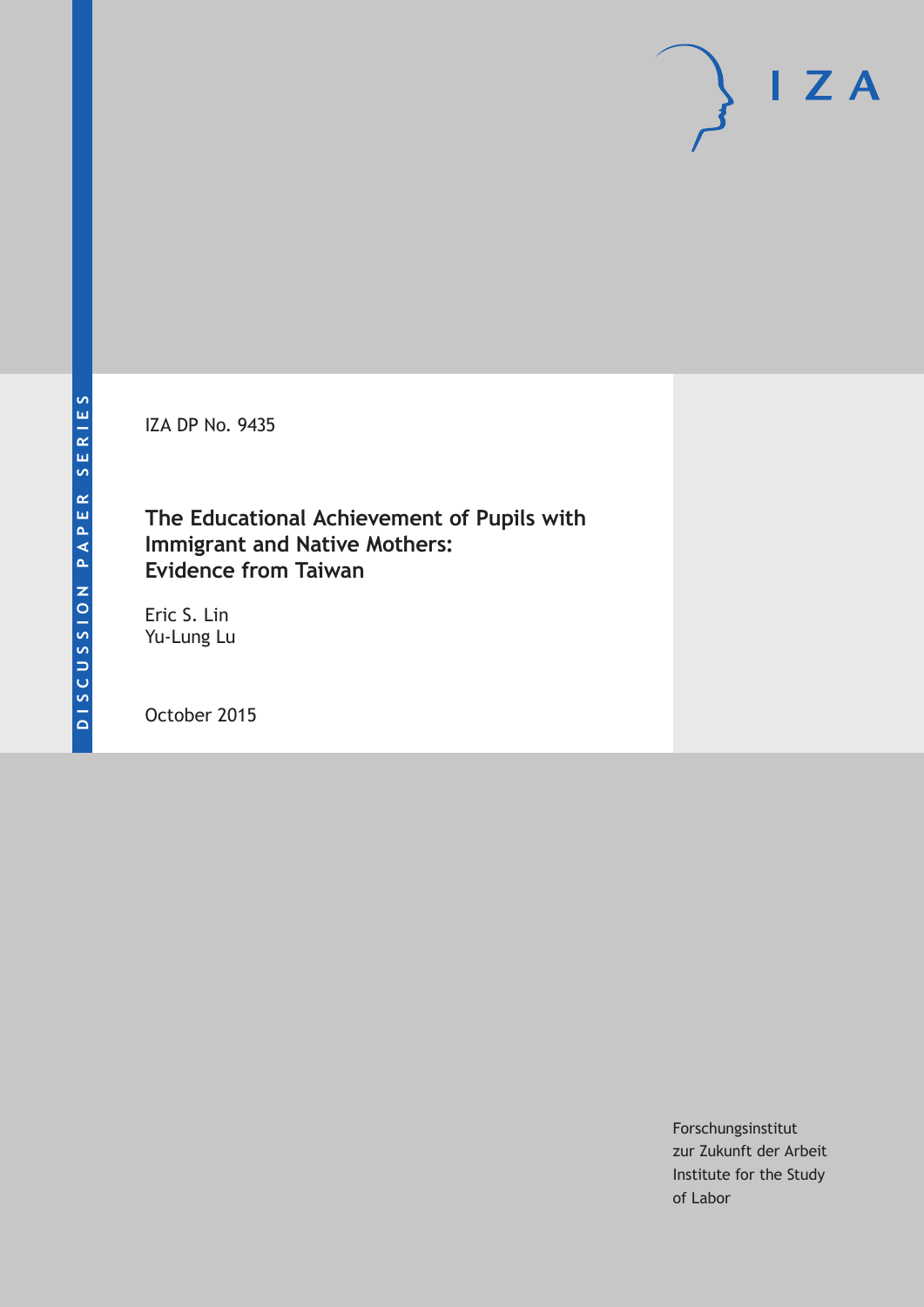# **The Educational Achievement of Pupils with Immigrant and Native Mothers: Evidence from Taiwan**

## **Eric S. Lin**

*National Tsing Hua University and IZA* 

## **Yu-Lung Lu**

*National Tsing Hua University* 

Discussion Paper No. 9435 October 2015

IZA

P.O. Box 7240 53072 Bonn Germany

Phone: +49-228-3894-0 Fax: +49-228-3894-180 E-mail: iza@iza.org

Any opinions expressed here are those of the author(s) and not those of IZA. Research published in this series may include views on policy, but the institute itself takes no institutional policy positions. The IZA research network is committed to the IZA Guiding Principles of Research Integrity.

The Institute for the Study of Labor (IZA) in Bonn is a local and virtual international research center and a place of communication between science, politics and business. IZA is an independent nonprofit organization supported by Deutsche Post Foundation. The center is associated with the University of Bonn and offers a stimulating research environment through its international network, workshops and conferences, data service, project support, research visits and doctoral program. IZA engages in (i) original and internationally competitive research in all fields of labor economics, (ii) development of policy concepts, and (iii) dissemination of research results and concepts to the interested public.

IZA Discussion Papers often represent preliminary work and are circulated to encourage discussion. Citation of such a paper should account for its provisional character. A revised version may be available directly from the author.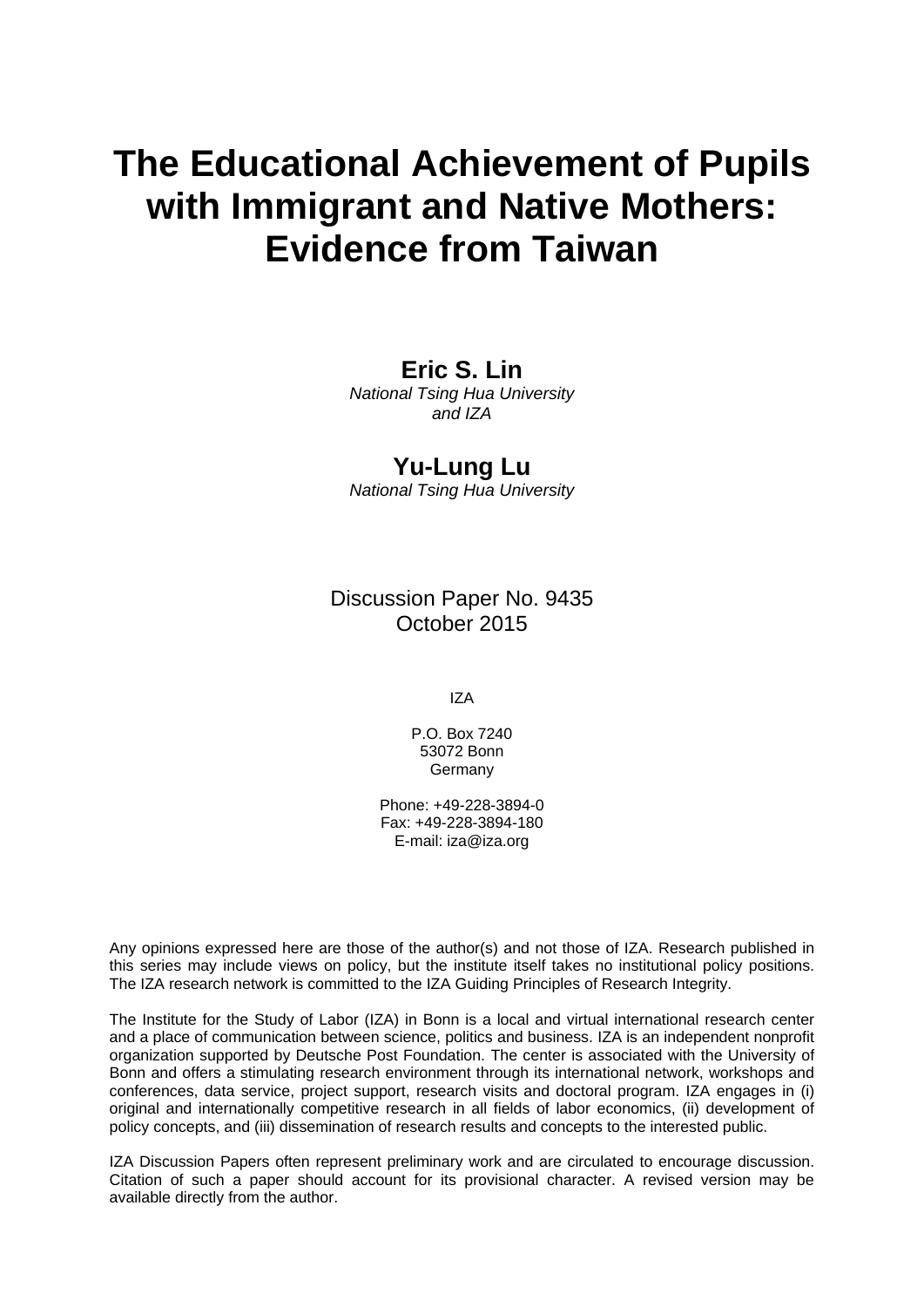IZA Discussion Paper No. 9435 October 2015

# **ABSTRACT**

# **The Educational Achievement of Pupils with Immigrant and Native Mothers: Evidence from Taiwan\***

This paper takes advantage of the Taiwan Assessment of Student Achievement data set to empirically evaluate whether the test score differentials between pupils with immigrant and native mothers are substantial across subjects, grades and years. Our results show that there exist test score differentials between the two groups after controlling for the students' individual characteristics and family background. The Chinese, Math and English subjects exhibit larger test score gaps relative to Science and Society. We also find that the academic gaps between native students and pupils with mothers from Southeast Asian countries tend to widen, while the students' performance is about the same as that for native students if their mothers are from mainland China, confirming that the language proficiency of immigrant mothers significantly affects pupils' learning. Our empirical results may suggest that remedial teaching (or an equivalent preferential policy) for the lower-grade pupils with immigrant mothers might be required to create a fair environment for learning, and such a policy should take the nationality of those foreign mothers into account.

JEL Classification: A2, I2

Keywords: academic performance, immigrants, foreign spouse

Corresponding author:

 $\overline{a}$ 

Eric S. Lin Department of Economics National Tsing Hua University Hsin-Chu 30013 Taiwan E-mail: slin@mx.nthu.edu.tw

<sup>\*</sup> We would like to thank the Editor, two anonymous referees, Cheng Hsiao, Hwei-Lin Chuang, Shih-Ying Wu, Hsiang-Ke Chao, and Stephen Jui-Hsien Chou for many useful comments and suggestions on earlier drafts of this paper. We are also grateful to Roswitha King, Yannis Georgellis, Tomoko Furugori, Jongsung Kim and Hideo Akabayashi for many useful comments and suggestions at the 71<sup>st</sup> International Atlantic Economic Conference in Athens, Greece and the 10<sup>th</sup> Biennial Pacific Rim Conference in Tokyo, Japan. Financial support from the National Science Council in the form of grants NSC 99-2410-H-007-022 and NSC-100-2922-I-007-035, and the Research and Development Office in National Tsing Hua University in the form of grant 99N7002E1 are gratefully acknowledged. The authors would like to thank the National Academy for Educational Research for agreeing to release Taiwan Assessment of Student Achievement data for this study (Grant Number: 09500005). The responsibility for errors in fact or judgment is ours.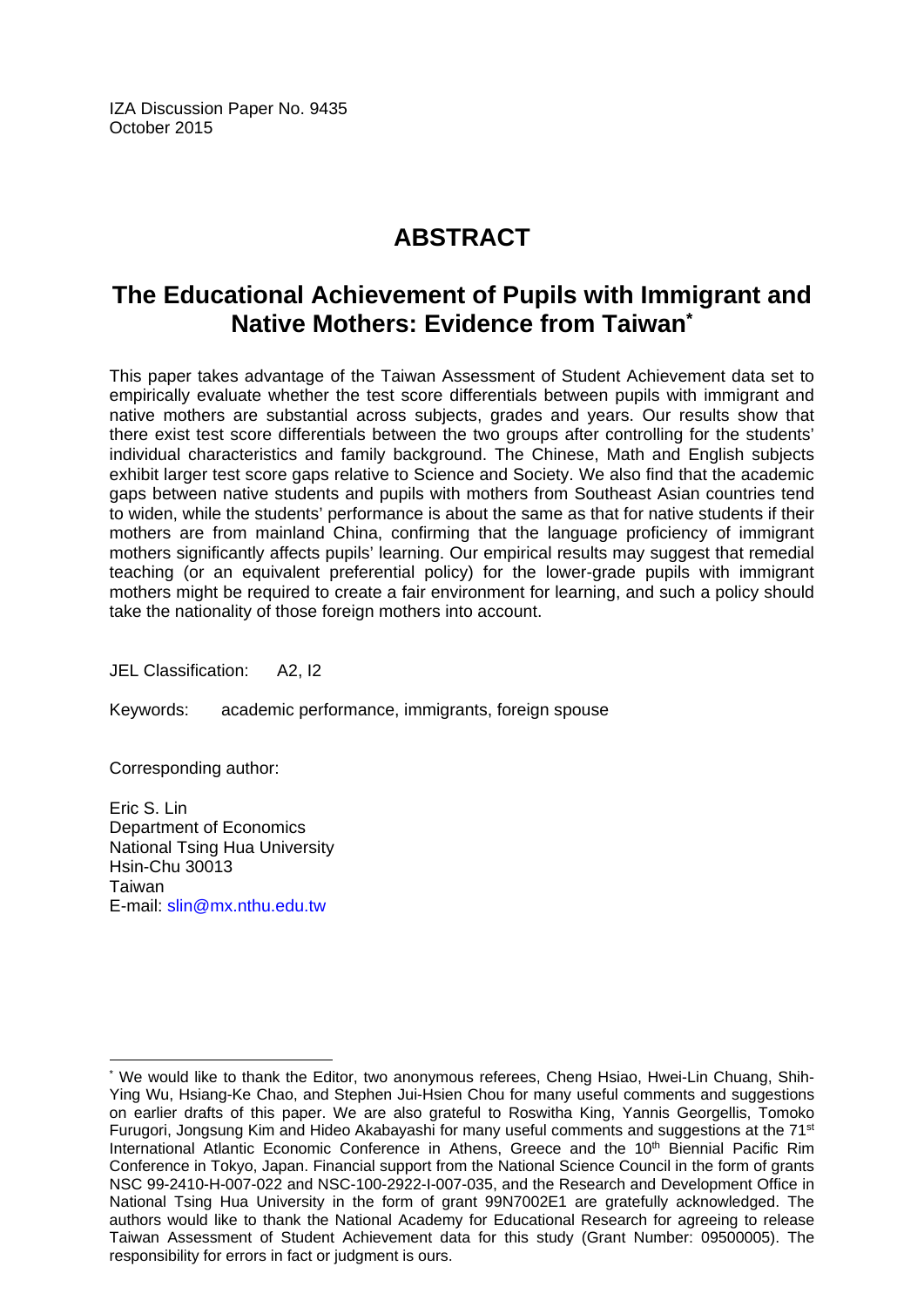#### <span id="page-3-0"></span>1 Introduction

Since the late 1990s, the number of immigrant brides has been increasing rapidly in Taiwan. The prevalence of an increasing trend in international marriages has led to a growing number of children with immigrant mothers (the so-called "New-Taiwanese Offspring").<sup>1</sup> This phenomenon brings with it a new impact on education, culture, and lifestyle in Taiwanese society. According to "The Study on the Learning Performance of Immigrant Children in Taiwan",<sup>2</sup> it is reported that the academic performance of native and immigrant pupils over the various school subjects (e.g., mathematics, Chinese literature, science, society, etc.) does not clearly differ based on the subjective judgements of homeroom teachers.<sup>3</sup> Several news media, however, report that the pupils with immigrant mothers tend to be inferior to natives in terms of learning performance.<sup>4</sup> They argue that it is because the immigrant mothers may have difficulty following the curriculum, supervising the homework assignment, and communicating with school teachers. In sum, with an increasing number of immigrant spouses and their children, whether or not there exists a significant gap in terms of academic achievement between native and immigrant children has not been extensively explored. A systematic study which directly quantifies the test score differentials between the two groups of students is clearly needed.

There are three reasons to be concerned about the academic performance of immigrant children relative to the native ones. First of all, what role does the mother's nationality play in terms of the academic performance of pupils? This concerns the equity issue. If significant test score differentials exist – the only difference between the two groups of students is the country origin of their mothers (holding other factors constant), it is justifiable for school authorities to allocate more resources to improve the disadvantaged minority. Secondly, the students with immigrant mothers have not yet received much attention from the Taiwanese government even though the aboriginal students are recognized as being relatively vulnerable in regard to school learning (Tsai and Chiu, 1993). Hence, the existing preferential policy aims to help the aboriginal students such as by offering different types of scholarships, financial aid, free meals and tutoring services.<sup>5</sup> However, there is only a very limited number of preferential

<sup>&</sup>lt;sup>1</sup>Due to the trend towards globalization, Taiwanese women marry men from other countries, and Taiwanese men marry women from other countries. However, this article focuses on the latter case, where foreign wives account for the majority of transnational marriages.

<sup>&</sup>lt;sup>2</sup>This study conducted by the Ministry of Education of Taiwan aims to investigate the learning performance of elementary school and high school students with immigrant mothers. For more details, please refer to the following link: <http://open.nat.gov.tw/OpenFront/index.jspx>.

<sup>&</sup>lt;sup>3</sup>It is worth noting that this study did not directly collect students' test scores (over various subjects). Instead, the learning performance of the children is examined by means of sending out questionnaires to homeroom teachers and asking them their opinions on the academic performance of students, e.g., do you think the two groups of students perform differently?

<sup>4</sup>The materials can be found through a subscribed search at the following websites: [http://udn.com/NEWS/](http://udn.com/NEWS/main.html) [main.html](http://udn.com/NEWS/main.html), <http://news.chinatimes.com/> and <http://www.cna.com.tw/>. They are available upon request from the authors.

<sup>5</sup>The Taiwanese government even provides the aboriginal students (aboriginal people accounted for about 2.1% of the total population in 2009) with extra points in the school entrance examinations. For instance,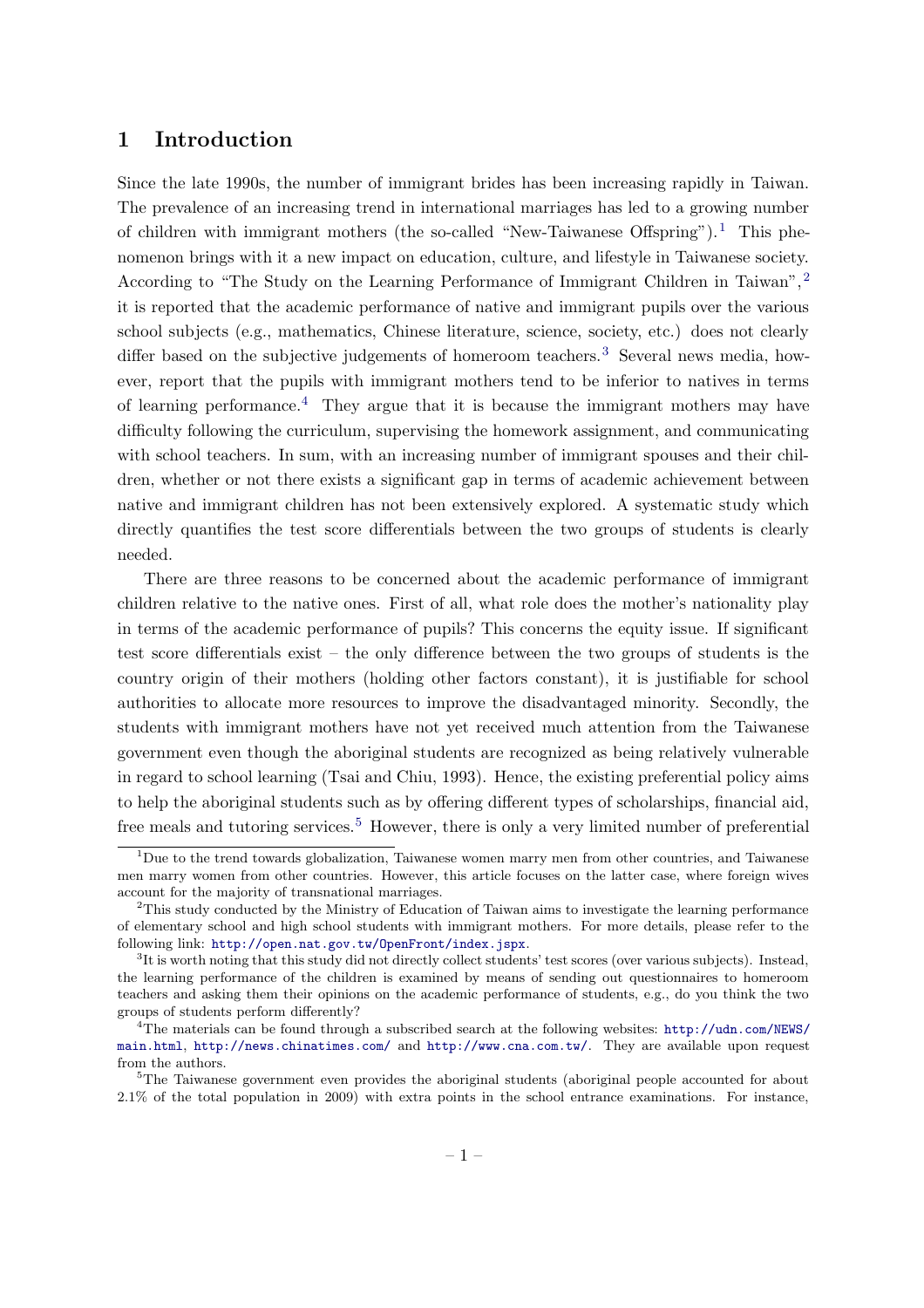policies that focus on the group of "New-Taiwanese Offspring" except for one just recently issued.<sup>6</sup> If the "New-Taiwanese Offspring" were found to be less advantaged compared to the local students in terms of learning performance, this study may provide a sound basis for future policy design in regard to re-allocating resources to pupils with immigrant mothers. Finally, previous studies have shown that students who do not succeed in learning may have a tendency to cause social problems such as fighting or taking drugs (Jensen, 1997; Sutherland and Shepherd, 2001; Diego et al., 2003). If we can identify a group of students who do not perform as well as others systematically, some adequate remedies or aid will be required to put a stop to the students' negative behavior. All in all, a good understanding of the academic achievement of the children with immigrant mothers is both important and urgent.

To the best of our knowledge, there are very few studies that quantitatively examine the academic achievements of "New-Taiwanese Offspring" and compare them to the native students directly through test scores. This paper contributes to the literature by comparing the academic achievements of pupils with immigrant mothers with those of native mothers in Taiwan, after considering different subjects, grades and time trends. The Taiwan Assessment of Student Achievement database provides an excellent opportunity to study the performance of these two groups. This data set consists of a rich variety of variables on student characteristics, their family background, and test scores for various subjects in their different grades over the period from 2005 to 2007. It allows us to analyze the test score gaps across different subjects and grades as well as the time trend. Specifically, we investigate the following questions in this article: Is there a gap in terms of academic performance between these two groups of children? Does the gap in academic performance between these two groups of children matter across various subjects (e.g., Mathematics, English, Chinese Literature, Science and Society) if at all? How would the gap change as the children grow up? Will the two broad classes of foreign spouses (i.e., Southeast Asian and those from mainland China) have similar or different impacts on children's academic performance since the nationality of immigrant mothers may matter? That is, we extensively evaluate the learning gaps between pupils with immigrant and native mothers, including the gaps across different grades, subjects and time spans.

It is worth noting that our work differs from previous studies which concentrate on comparing the learning of immigrant (either first or second generation) and native children in several respects. First, unlike the literature on the first-generation children vs. their native counterparts (e.g., Kao and Tienda, 1995; Schenpf, 2004; Schwartz and Stiefel, 2006), the "New-Taiwanese Offspring" did not move to Taiwan from foreign countries. Instead, the pupils in our analysis were all born in the same country (i.e., in Taiwan). The key feature is that the mothers of the "New-Taiwanese Offspring" are immigrants from overseas countries (mainly Southeast Asian countries and mainland China) other than Taiwan. Second, the

if the aboriginal students pass the Aboriginal Language Ability Certification (ALAC), they will enjoy more preferential policy advantages in schooling. The extra points earned could be up to 35%.

<sup>&</sup>lt;sup>6</sup>The Taipei City Government has launched a policy whereby a child whose father or mother is a foreign national has the priority to enter a public kindergarten. For more details, please refer to the following websites: <http://english.doe.taipei.gov.tw/ct.asp?xitem=144897&CtNode=15791&mp=104002>.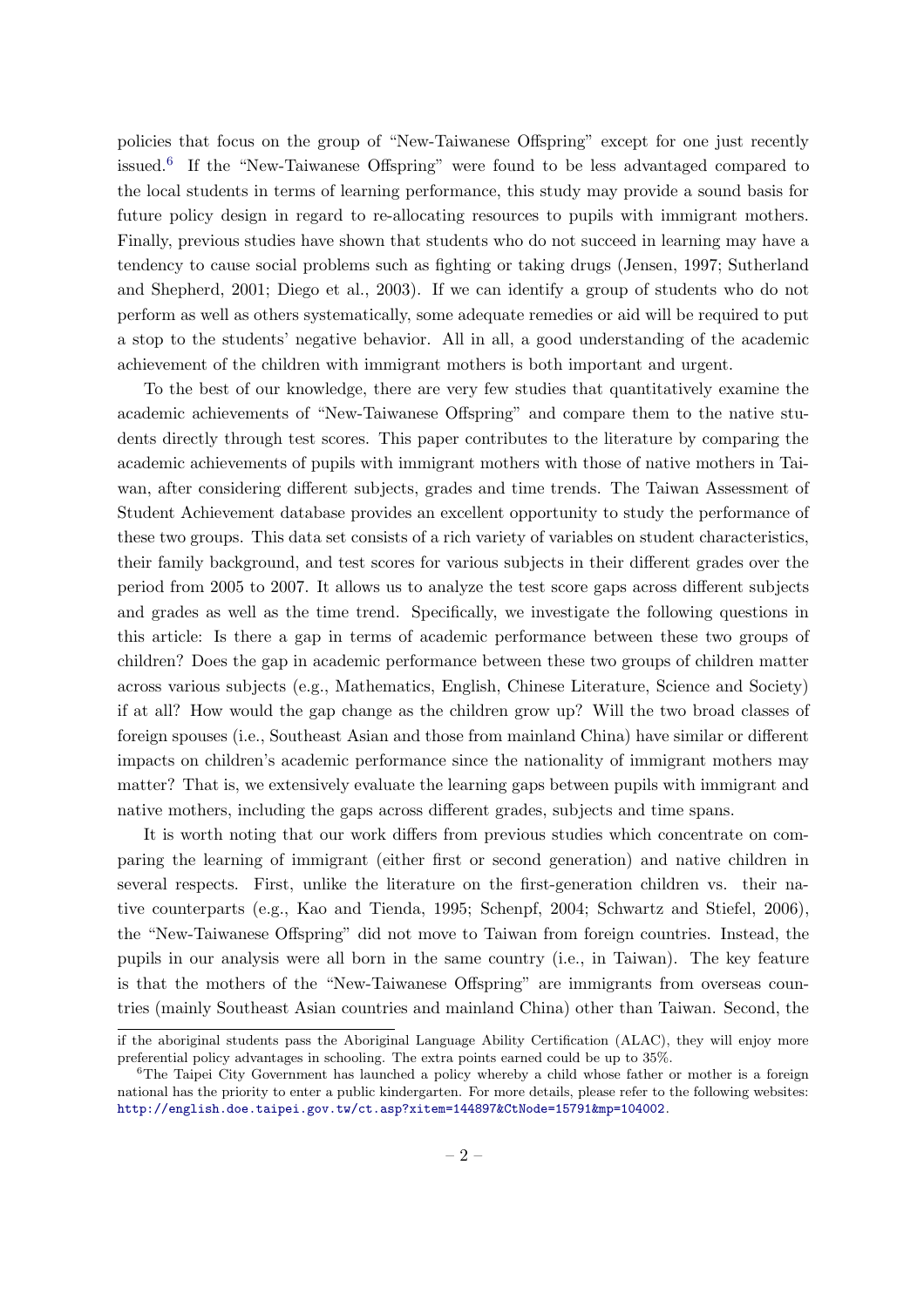"New-Taiwanese Offspring" can be regarded as second-generation children since their mothers moved to Taiwan from other countries (e.g., Portes and Rumbaut, 2001; Cohen and Haberfeld, 2003). However, they are distinct from typical second-generation kids in that their fathers are native Taiwanese. In fact, it is usually the case that only the mothers of the "New-Taiwanese Offspring" are immigrants in their family.<sup>7</sup> In sum, the particular feature of our study stems from marriage-based immigration rather than other types of immigration such as that of an economic (e.g., investment) or political nature.<sup>8</sup>

The remainder of this paper is organized as follows. The next section provides a background introduction to the foreign spouses in Taiwan. Section [3](#page-7-0) outlines the theoretical justification of the academic performance differentials between immigrant and native-born students. Section [4](#page-9-0) describes the data and econometric methodology utilized in the empirical evaluation. Section [5](#page-12-0) presents and discusses our empirical results. The final section concludes.

#### 2 Background Information on the Foreign Spouses in Taiwan

Taiwan, also known as Formosa (meaning "Beautiful" in Portuguese), is an island situated in East Asia in the Western Pacific Ocean and located off the south-eastern coast of mainland China. The population in Taiwan was estimated in 2010 to be 23 million, where 86% are descendants of early Han Chinese immigrants known as "benshengren" in Chinese or "native Taiwanese" in English, 12% of the population are known as "waishengren" in Chinese who (or whose ancestors) immigrated from mainland China after the Chinese Civil War with the Kuomintang (KMT) government, and the other 2% of Taiwan's population, numbering about 458,000, are listed as Taiwanese aborigines. Standard Mandarin is officially recognized by the government of the Republic of China (ROC) as the national language and is spoken by the vast majority of residents.<sup>9</sup> According to the statistical information provided by the Department of Statistics, Ministry of Interior in Taiwan, immigrant brides accounted for about 1.30% of Taiwan's population in 2009, which was slightly less than the proportion of Taiwanese aborigines.

In 1949, the ROC government lost mainland China in the Chinese Civil War to the Communist Party of China and resettled its government on Taiwan. During 1949 to 1987, contacts between mainland China and Taiwan were very restricted and thus limited due to there being no official channel for the two sides to gain access to each other. In 1987, the Taiwanese government allowed trips to the mainland for visiting relatives, but social problems arose such as

 ${}^{7}$ In the literature, the related concept is referred to as the "1.5 generation", which usually define the family members of the "1.5 generation" as children with at least one immigrant parent who were born in their home countries and immigrated to the U.S. at age 12 or earlier. Please refer to Oh and Min (2011) for more details.

<sup>8</sup>For example, Tsay (2006) investigates the educational attainment of second-generation Mainland Chinese political immigrants, where their parents (known as the first-generation political immigrants) moved to Taiwan when Chiang Kai-Shek's forces were defeated by the People's Liberation Army on mainland China. Tsay finds that the father's immigration status helps his children achieve a higher educational qualification than native counterparts after controlling other factors of educational attainment.

<sup>&</sup>lt;sup>9</sup>Standard Mandarin is also the national language in mainland China.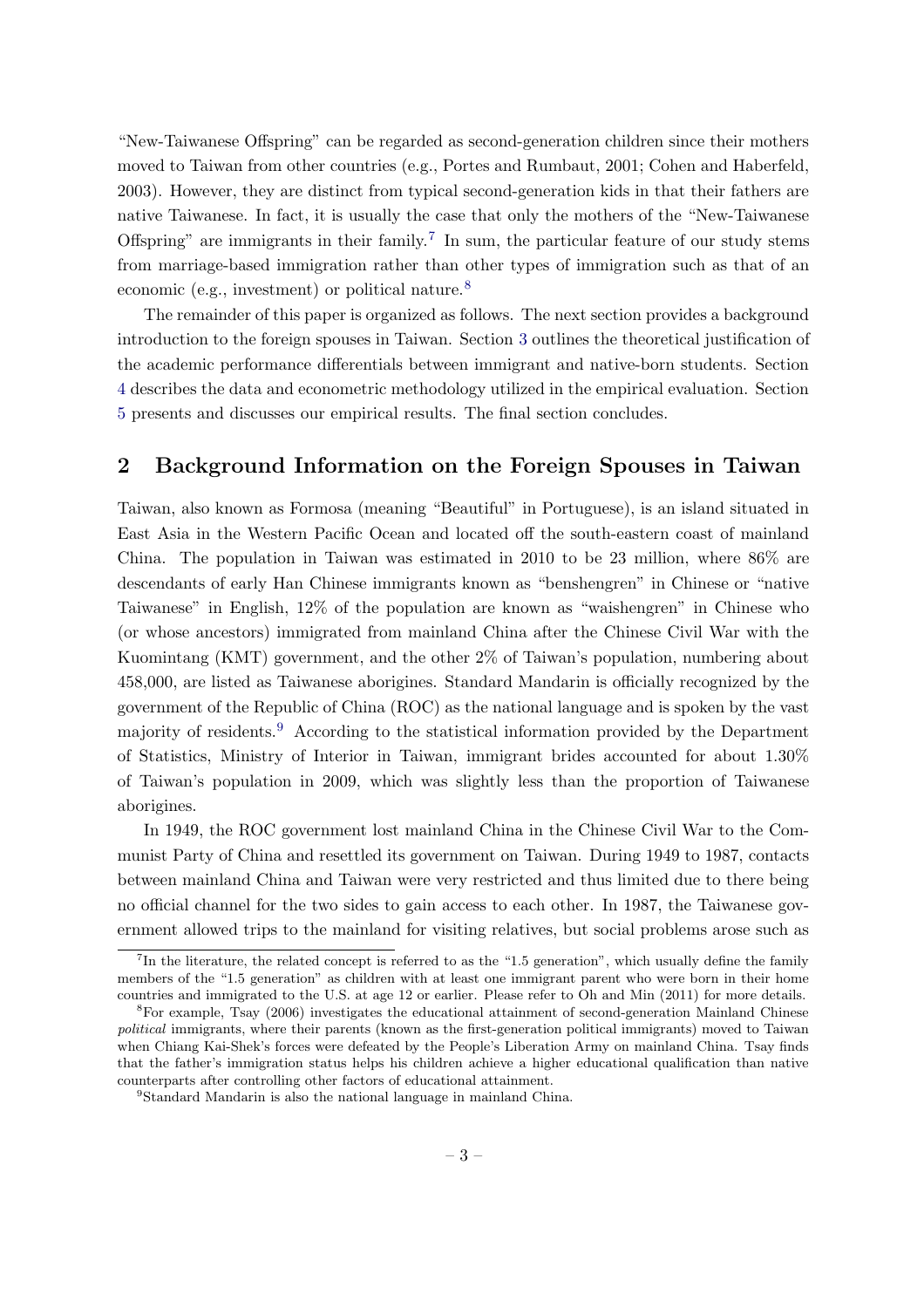those related to bigamy and inheritance issues. Therefore, in 1992, the Taiwanese government enacted a law referred to as the "Act Governing Relations between the People of the Taiwan Area and the Mainland Area" so that a spouse of mainland Chinese nationality could have the right to reside or settle in Taiwan. Hence, since the late 1990s, the number of immigrant brides has been increasing rapidly in Taiwan. The proportion of immigrant brides accounted for 14.1% of married couples overall in 1998 and this ratio rose even higher to  $28.4\%$  in 2003.<sup>10</sup> When we examine this phenomenon of immigrant brides by looking at those coming from mainland China alone, we observe a similar trend to that for the foreign brides as a whole. The ratio of "China brides" to total brides peaked at 18.5% in 2003 (see Figure [1](#page-22-0)). Since the increasing numbers of foreign spouses (mostly foreign wives) gave rise to social problems such as fake marriages, in 2004 the Taiwanese government enacted a law to interview the future brides before granting them approval to get married. It is apparent that there has since been a sharp decline in China brides, with the ratio having fallen to 8% in 2004. However, in 2004 the number of foreign female spouses from other countries (mainly countries in Southeast Asia) did not decrease significantly. After 2003, the ratio of immigrant brides was slightly above 12% although it did fluctuate slightly. In 2009, it can be observed that the foreign brides accounted for 16% of all brides, which was nevertheless a sizable proportion among the newly-married couples. One of the reasons for the prevalence of marrying foreign brides may be due to the traditional concept of passing on family names. Since some Taiwanese males have not been able to find appropriate females to continue the next generation, they have turned to marrying females from foreign countries, especially from Southeast Asia or mainland China (Su, 2006). In addition, the transnational marriages happen frequently when some Taiwanese men consider themselves to be at a disadvantage in finding Taiwanese wives.

The prevalence of an increasing trend in international marriages has led to a growing number of children with immigrant mothers. A report compiled by the Department of Household Registration, Ministry of Interior in Taiwan reveals that "New-Taiwanese Offspring" accounted for around 5.12% of total newborns in 1998, and the ratio increased to 13.37% in 2003, while the ratio declined to 8.86% in 2009 (see Figure [2\)](#page-23-0). We note that the trend is consistent with the rising ratio of immigrant brides as shown in Figure [1](#page-22-0). It is also interesting to observe that the ratio of immigrant brides coming from mainland China is higher than that for other countries, but the children with mothers from mainland China are fewer than those with mothers from other countries (Chuang et al., 2010).

Based on the Compulsory School Attendance Regulation in Taiwan, it is mandatory for children to receive primary education at the age of 6 or 7. Only 1.39% of the children in elementary schools during the school year in 2003 had immigrant mothers, but the proportion increased dramatically to  $5.19\%$  during the 2007 academic year (see Figure [3\)](#page-24-0).<sup>11</sup> Figure [3](#page-24-0) also exhibits the trend for pupils in junior high schools, indicating that the ratio was 0.36% during

<sup>&</sup>lt;sup>10</sup>Data source: Department of Household Registration, Ministry of Interior. [http://www.ris.gov.tw/web\\_](http://www.ris.gov.tw/web_eng/eng_sta.html) [eng/eng\\_sta.html](http://www.ris.gov.tw/web_eng/eng_sta.html).

Data source: Department of Statistics, Ministry of Education.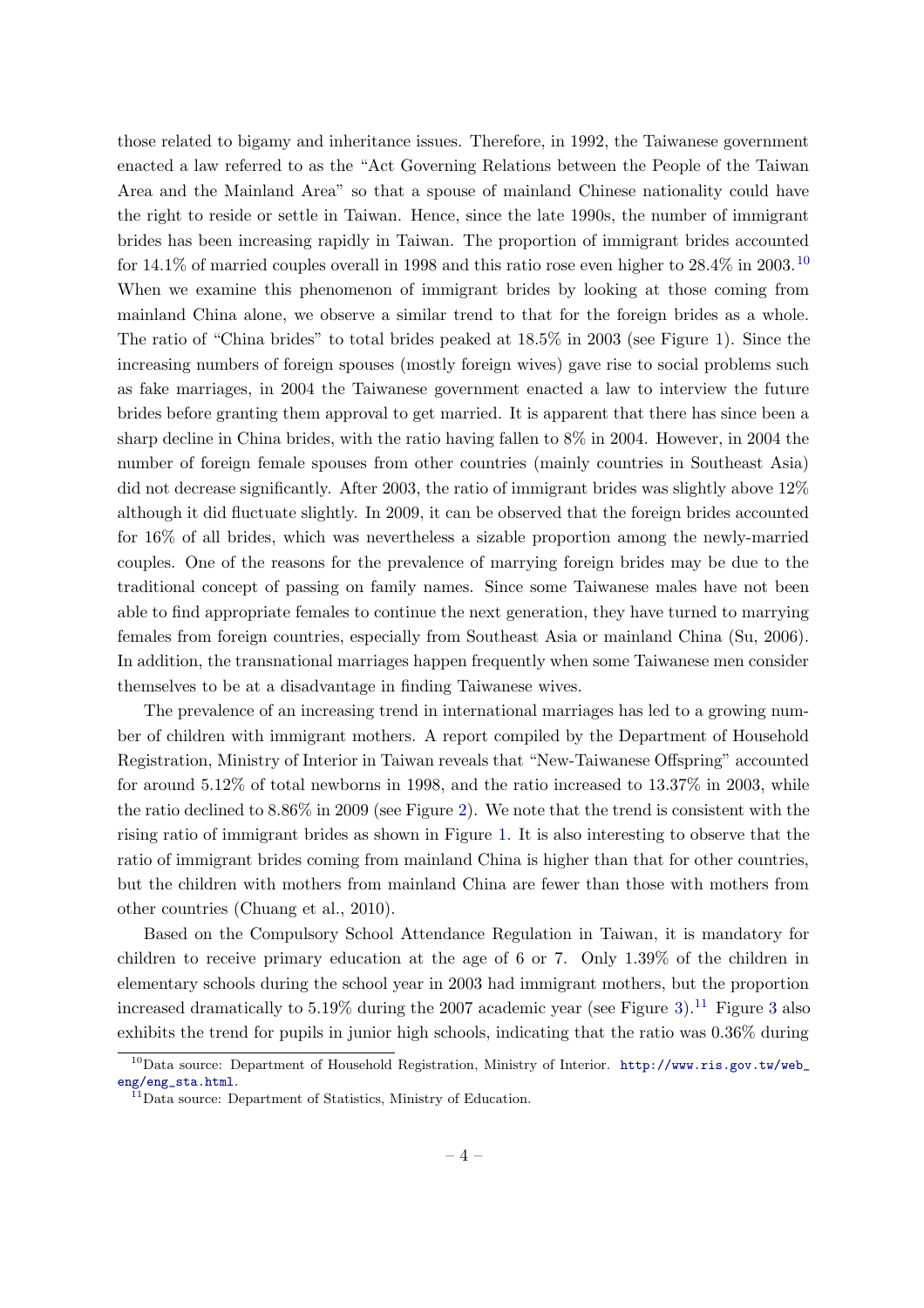<span id="page-7-0"></span>the 2003 school year, and increased to 1.33% during the 2007 school year. With increases in both foreign spouses and their children, there will definitely be an impact on many dimensions in Taiwanese society and the government is facing a critical challenge to set up related policies in regard to education, fertility, insurance, the labor force, and so on.

#### 3 Theoretical Arguments

Prior studies on immigrant education have offered a variety of explanations for differences in performance between immigrant and native-born students. The classic view argues that there should not be any differences in academic performance between the two groups. It is likely that there exists an academic gap between the children from immigrant and native-born families, and the children from immigrant families may start out behind their peers with native-born parents. However, these children of immigrants catch up through the process of socialization and adaptation. The academic performance of immigrant students may be even better than that of native-born students (Schwartz and Stiefel, 2006; Glick, 2010).<sup>12</sup> By contrast, an alternative view indicates that the progress through formal institutions may be hindered by existing disadvantages associated with positions, such as racial/ethnic hierarchy. According to this view, the children from immigrant families with historically disadvantaged positions may hardly catch up with their native-born peers. This is known as the "segmented" or "divergent" assimilation perspective, suggesting that children of immigrants are deeply affected by their immigrant parents' socio-backgrounds (Fernandez-Kelly and Schauffler, 1994; Jain and Belsky, 1997; Leidy et al., 2009; Portes and Zhou, 1993; Rumbaut, 1997).

Regarding the first point of view, there are some reasons that explain why these children of immigrants could catch up with the native ones. The first reason is in regard to the parents' attitude. Some researchers have found that immigrant parents' positive attitudes toward education as well as the support and encouragement provided for their children can explain the immigrant children's success in academic performance, particularly in the United States (Waters, 1999). The second reason is that the immigrant parents often possess a strong work ethic and value system, which can translate into academic successes among their children despite their, on average, relatively disadvantaged socio-economic backgrounds (e.g., Gibson, 1988; Caplan et al., 1989; Kao and Tienda, 1995; Portes and Rumbaut, 2001). For example, immigrant children's relative successes may be even greater in schools with largely poor and nonwhite native-born students, such as those in New York City (Conger et al., 2007).

As for the argument that the children from immigrant families may perform worse than the native-born ones, the limited language proficiency may be the primary reason why the children from immigrant families, including first and second generation children, perform worse than native-born students (Rosenthal et al., 1983; Cosden et al., 1995). The differentials in academic performance will arise not only in literacy and language arts, but also in other school

<sup>&</sup>lt;sup>12</sup>Schwartz and Stiefel (2006) show that immigrant students largely perform better than native-born students in reading and math, while the nativity gap is reduced if the family and school factors are controlled.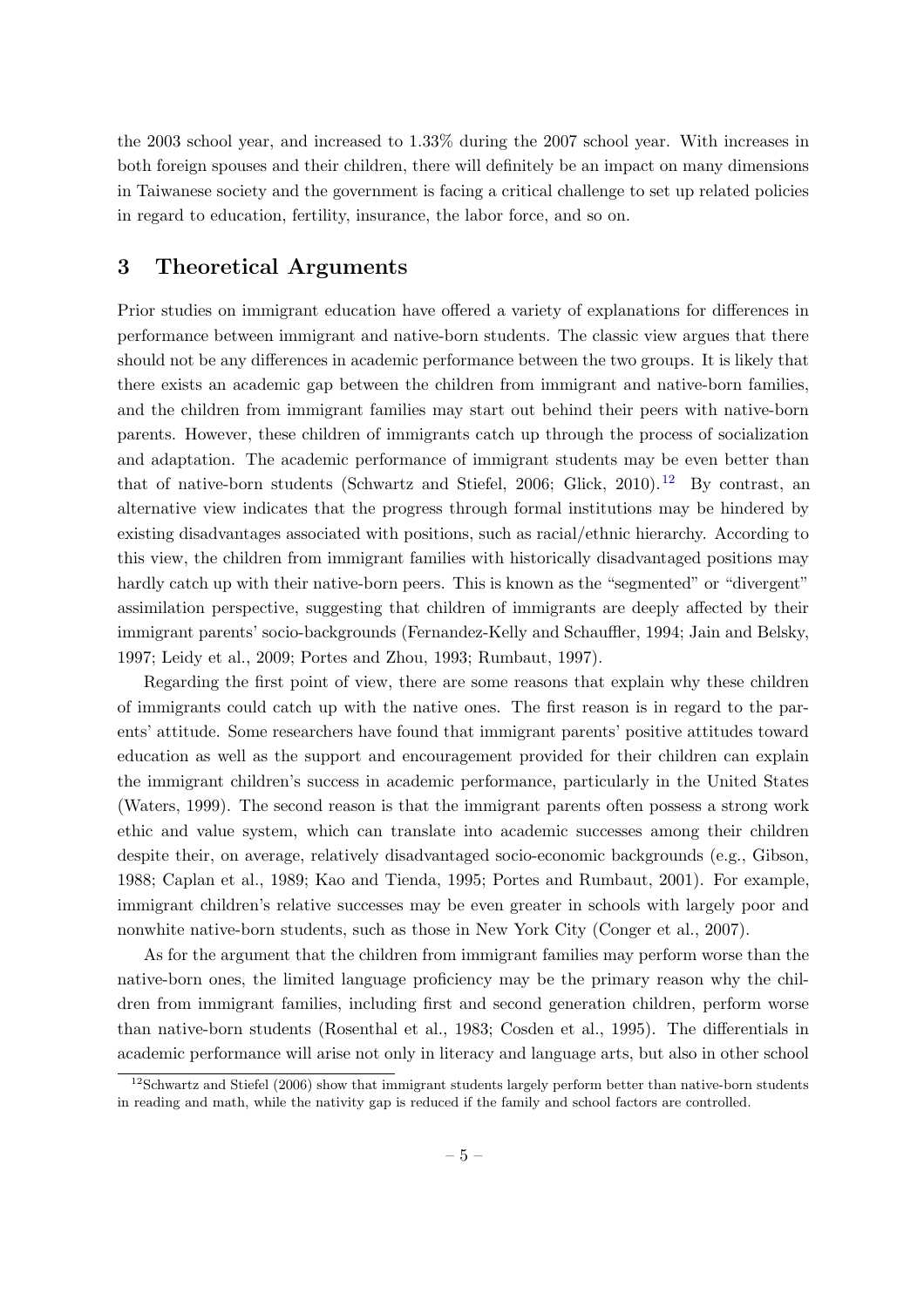subjects such as math (Bleakley and Chin, 2004). Meanwhile, the lack of language proficiency in immigrant parents may also cause them to be less involved in their children's schooling (Kao and Tienda, 1995). The support of family resources is also a crucial factor that influences academic performance between immigrant families and native-born ones. Most immigrants have disadvantaged socio-economic positions, and even worse, this position will generally hold for at least two generations (Van Amersfoort, 1974). Furthermore, in comparison with parents whose backgrounds more closely resemble the teachers', parents with less-advantaged backgrounds are not perceived as having the common interest or mutual understanding by the teachers (Lareau, 1989), which may hamper the communication and interaction between immigrant parents and teachers of their children. Lastly, the legal status of immigrants and their parents serves as an alternative explanation in the literature. For instance, the foreign-born students may stay in the U.S. as green card holders, temporary residents, or they may maintain an uncertain legal status. Therefore, different types of legal status may induce different direct as well as indirect impacts on performance through mobility, earnings, accessibility to complementary services, or other channels (Schwartz and Stiefel, 2006).

Some factors contribute to the academic performance of immigrant children compared to that of their native-born counterparts while the effect may be indeterminate. In particular, the native-born may differ from the foreign-born in terms of the health or disability characteristics that affect the pupils' academic performance. Several studies show that the immigrants are healthier than the native-born, while others suggest the opposite (Hernandez and Charney, 1998; Kao, 1999; Harker, 2001; Capps et al., 2004). The prior academic experiences of immigrant children in their home country may also affect their academic performance. Taking the U.S. immigrants as an example, those from countries with highly developed comprehensive educational systems such as Russia and other Eastern European countries may perform better than the native-born pupils. By contrary, immigrants from countries with less rigorous and comprehensive educational systems such as Mexico or the Dominican Republic may perform worse than the U.S. native-born pupils.

In this study, we concentrate on a comparison between second-generation and native pupils in Taiwan, where all pupils are born in Taiwan but the mothers of second-generation children move to Taiwan on a basis of intermarriage. As pointed out in Section [1](#page-3-0), the so-called "New-Taiwanese Offspring" can be dubbed second-generation students, for their mothers are immigrants. Given the fact that the children from immigrant families in Taiwan are generally less advantaged in terms of family background and social status (which will be shown in Section [4](#page-9-0)), we expect that the native-born students will tend to perform better than second-generation students in terms of academic achievement. This can be justified by previous studies that found that the disadvantageous language proficiency of the foreign spouses (mainly the pupils' mothers) contributes to the inferior performance of the second-generation students (Rosenthal et al., 1983; Rong and Grant, 1992; Cosden et al., 1995; Kao and Tienda, 1995), that the parents' disadvantaged socio-economic positions may carry over to the next generations (Van Amersfoort, 1974), and that the lack of common interest or mutual understanding between school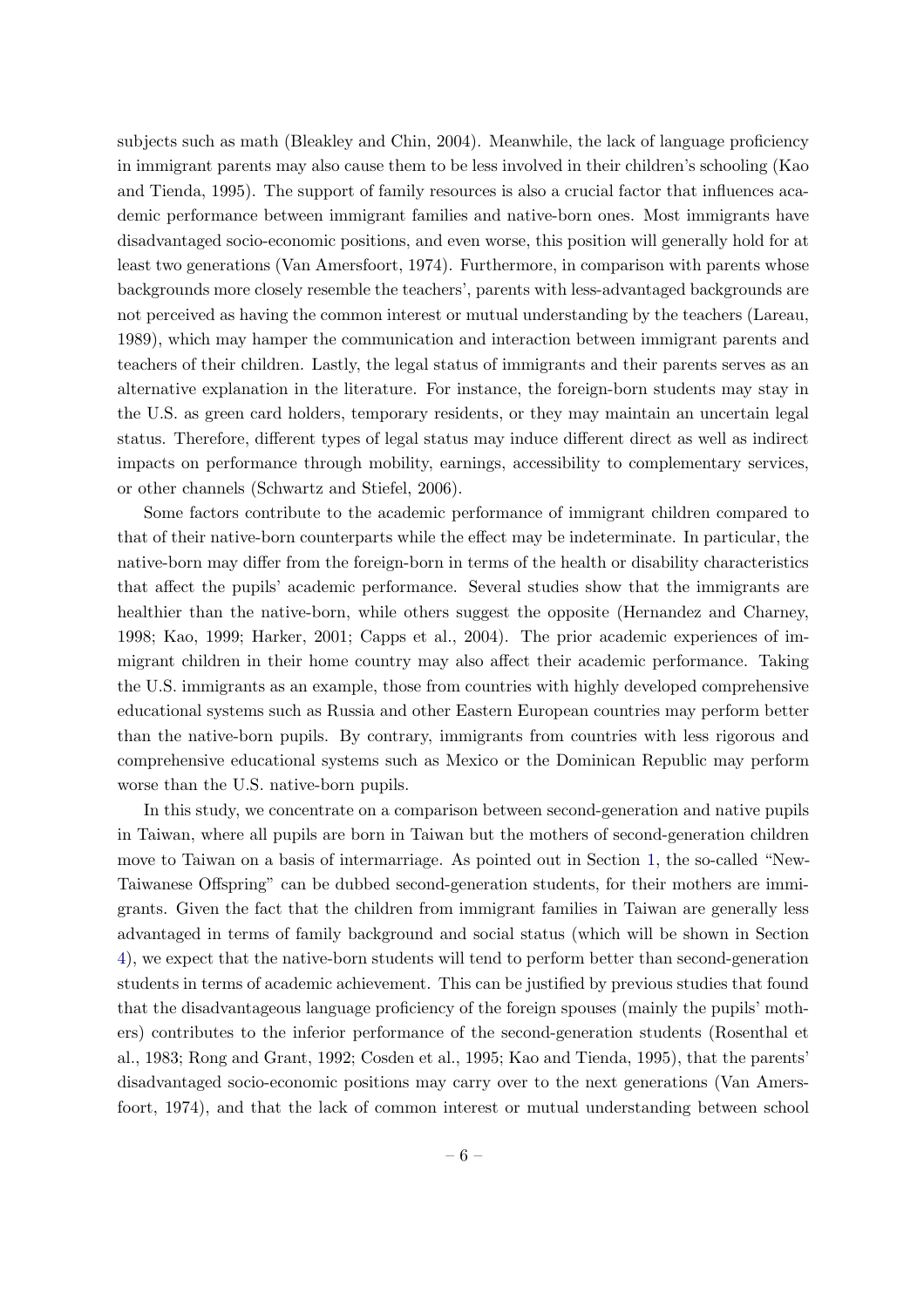<span id="page-9-0"></span>teachers and parents may hamper the learning of the "New-Taiwanese Offspring" (Lareau, 1989). In addition, the foreign brides in Taiwan can be roughly grouped into mainland China and Southeast Asian brides based on their country of origin, where Mandarin is the common language shared by both sides of the Taiwan Strait. Therefore, the pupils with mothers from mainland China may be at an advantage in terms of academic achievement compared with those with mothers from Southeast Asian countries. In what follows, we perform an empirical analysis to assess and verify the validity of these arguments in several respects (i.e., by subjects, grades and time trends) using a large systematic data set rather than conducting a small-scale qualitative study.

#### 4 Data and Estimation Strategy

#### 4.1 Data description

The data utilized in this paper are taken from the Taiwan Assessment of Student Achievement (TASA) – compiled by the National Academy for Educational Research Preparatory Office which was commissioned to investigate the elementary school and high school students' achievement by the Ministry of Education in Taiwan.<sup>13</sup> The TASA data set is designed to provide a qualifications assessment service by collecting the source data in each county in Taiwan (i.e., there are 23 counties in total). The information that evaluates the learning situation of students can be used by the county municipal government to formulate a remedial teaching policy. In addition, there are several existing international data sets on students' achievement, <sup>14</sup> while such types of data focusing on elementary and high school students in Taiwan are relatively scarce. Therefore, TASA is devoted to building upon an internationally comparable data base to make it easy to compare the students' academic achievements in other countries, and to understand the special features of the Taiwanese education system. In particular, TASA includes three waves (i.e., 2005, 2006 and 2007 survey years) and students' test scores for five school subjects (Chinese Literature, Mathematics, English, Science and Society). Furthermore, there are five grades in our data set, including the 4th, 6th, 8th and 11th grades.<sup>15</sup> A multistage stratified sampling method is adopted for TASA to survey implementation. The first stage is to determine the schools by a proportionate stratification on the basis of the country and city level, villages and towns population density, and the school scales (i.e., three strata). In the second stage, a simple random sampling is then adopted to choose students among the schools determined in the first stage. The students are asked to take the exam on only two school subjects (e.g., Math and Society or Math and Chinese, and so on), so the sample size is different for each subject. TASA interviewers not only test the academic performance in the classroom under a standardized condition, but also collect students' background information

<sup>13</sup>Please refer to <http://tasa.naer.edu.tw/>.

<sup>&</sup>lt;sup>14</sup>For example, The Trends in International Mathematics and Science Study (TIMSS), Program for International Student Assessment (PISA) and Progress of International Reading Literacy Study (PIRLS).

 $^{15}$ In addition to those grades, our data also cover the 2nd grade (equivalent to the 11th grade of "regular" high schools) of vocational high schools.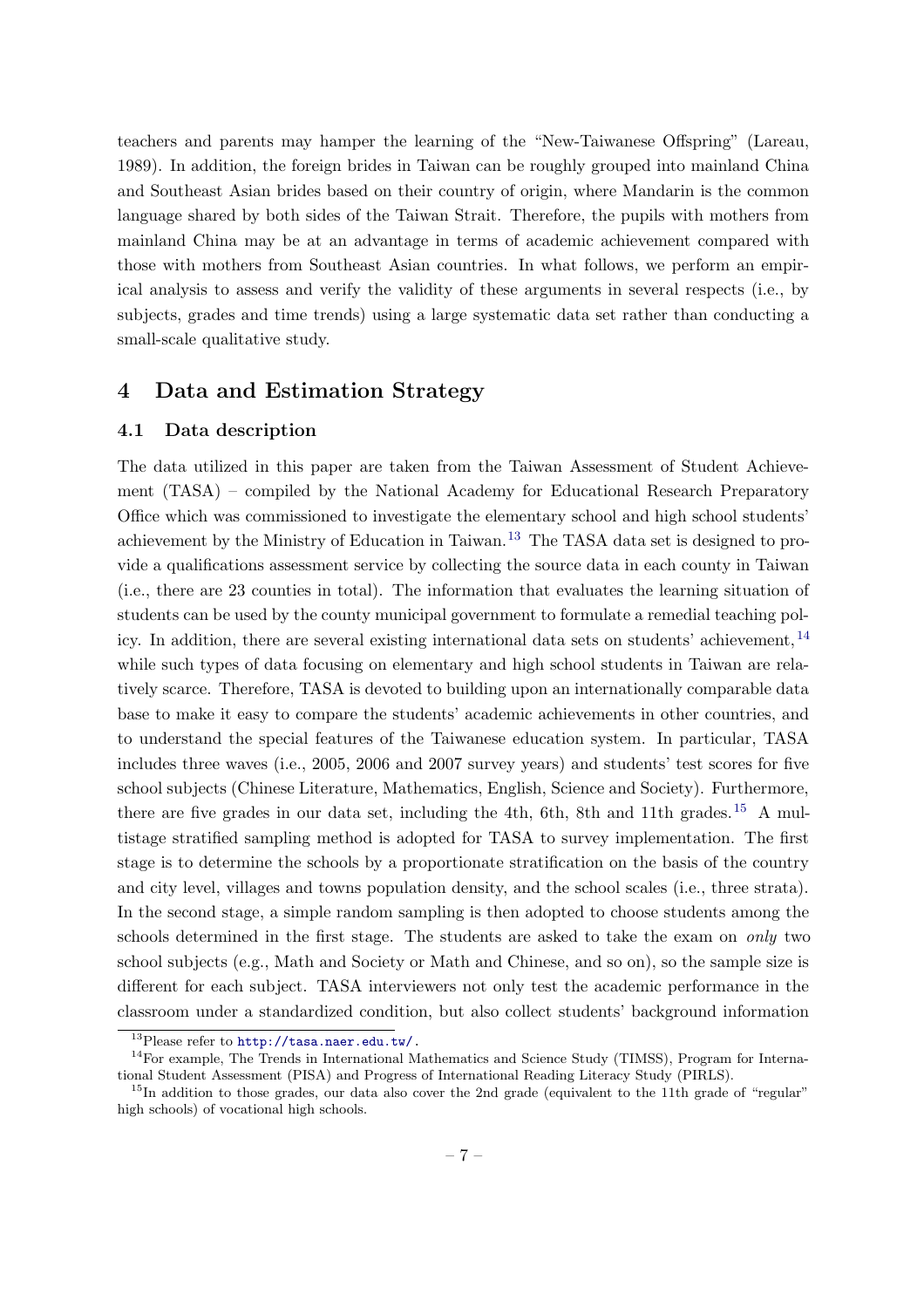(including personal and family background). Because the share of the children with immigrant mothers is very limited in high school, we therefore use the data from the two grades (4th and 6th) in elementary school for our study purposes.<sup>16</sup> The data, unfortunately, do not allow us to use the panel data structure to control for individual heterogeneity by following the same children from the 4th to the 6th grade. Thereby, we shall observe that the sample sizes are different across year, grade and subject.

The descriptions of the variables are listed in Table [1](#page-25-0). The test score (dependent variable) is constructed by computing the number of questions answered correctly in each exam and transforming it into a 1–100 scale for interpretation purposes, e.g., a score of 80 corresponds to answering 40 questions correctly out of a total of 50 questions. The mother's nationality is a dummy variable, where 0 is coded to indicate a student's mother being Taiwanese and 1 represents an immigrant mother. For marital status, 1 indicates the parents are married and living together while for others the variable is 0. The sibling variable refers to the number of a pupil's brothers and sisters. Gender is controlled as well since males and females inherit different personality traits and may act very differently under social norms. The gender differential in terms of academic achievement has been found in previous studies, e.g., Stumpf and Stanley (1996), Nowell and Hedges (1998) and Penner and Paret (2008). We also classify the parents' education level into eight categories (e.g., high school, college, masters, and so on) and the parents' occupation into nine types (e.g., technical staff, office worker, agroforestry, and so on). $17$ 

#### 4.2 Data summary

Table [2](#page-26-0) lists the proportion of pupils with immigrant and native mothers as well as the corresponding test scores across grade, subject and year. The ratios for the students with immigrant mothers ranges from 2.45% (6th grade Science in 2007) to 10.52% (4th grade English in 2006) in our sample. As expected, we find that the ratio of immigrant mothers tends to decrease with the grade when fixing the year, say 2006 or 2007, indicating that the number of new Taiwanese offspring keeps increasing as shown in Figure [2.](#page-23-0) <sup>18</sup> In regard to the test scores, Table [2](#page-26-0) shows that the mother's nationality does matter. Pupils with native mothers seem to outperform those with immigrant mothers in all cases, while the difference may be mild in Science and Society.

The parents' educational level and the marital status between the two groups of pupils are shown in Table [3.](#page-27-0) We observe that parents' (both mothers' and fathers') years of schooling for native students are apparently higher than those of the new Taiwanese offspring. Fathers'

<sup>&</sup>lt;sup>16</sup>We note that the number of migrant brides has been increasing in the 1990s, so their children are still very young – the majority of their children are at the stage of being in elementary schools instead of studying in high schools.

<sup>&</sup>lt;sup>17</sup>For more detailed information, please refer to Table [1.](#page-25-0)

 $18$ Note that when we observe students in the 4th grade in 2006, their mothers are likely to have given birth as early as in 1996. Similarly, an immigrant mother may have given birth up to 1994 for a 6th grade student in 2006.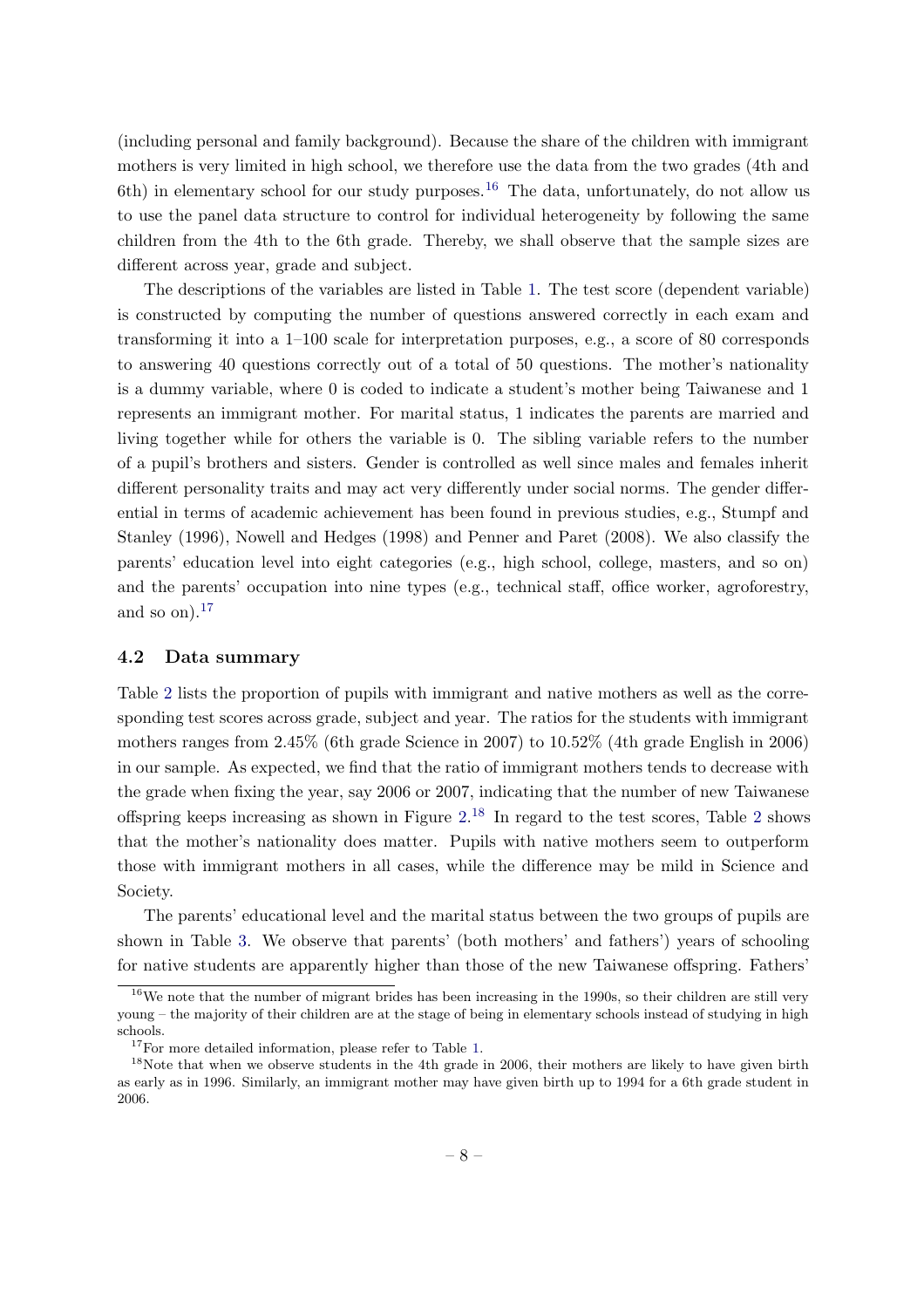<span id="page-11-0"></span>years of schooling exceeds the mothers' counterpart, there being no exception for native pupils. However, immigrant mothers have more years of schooling than their spouses in several cases. The ratio of parents that are married and living together is also reported in Table [3](#page-27-0), showing that the parents of native students exhibit a tendency to live together. The phenomenon that immigrant mothers reveal a higher divorce rate than native mothers is in accordance with a report by the Ministry of Interior in 2007.<sup>19</sup>

Due to the fact that we have three years, two grades and five school subjects, it is hard to show the details of the summary statistics one by one. We take the data from the 4th grade Chinese in 2007 as an example, where the ratio of immigrant mothers is about 5%. Table [4](#page-28-0) indicates that the proportions of fathers with an education level including a college and master's degree (22.87% and 9.79%) for native pupils are clearly higher than those for the new Taiwanese offspring (16.56% and 6.62%). In addition, the data exhibit the fathers' occupational differences between the two groups of pupils. The ratios for being "team leader or government officer" or "professionals or CEOs" among the native students' fathers (18.45% and 20.13%) is higher than that for the new Taiwanese offspring  $(13.25\% \text{ and } 15.23\%)$ . As for the education level, the ratio of having either a college or master's degree among native mothers (24.51% and  $5.33\%$ ) is higher than that among the immigrant ones  $(18.54\% \text{ and } 3.31\%).$  In sum, the students with immigrant mothers generally have a relatively disadvantaged socioeconomic background in terms of the parents' occupation and education level. We further classify the immigrant mothers' nationality into either mainland China or Southeast Asian countries in the last four columns. It is observed that, compared to native parents, the parents of new Taiwanese offspring tend to have a lower proportion of higher education and to hold a position that is non-technical or in agroforestry, which is particularly remarkable for families with Southeast Asian mothers. It is also noted that the couples with wives from Southeast Asia are more likely to work in agroforestry compared to other families.

#### 4.3 Model specification

We estimate two sets of regression models. The first set of regression models evaluates the academic performance between the students with immigrant and native mothers. We distinguish the native mothers from the foreign brides (including immigrants from Southeast Asia and mainland China) by including a dummy variable in the following linear regression:

Testscore<sub>i</sub> = 
$$
\gamma_o + I_i \gamma_1 + D'_i \gamma_2 + S'_i \gamma_3 + \varepsilon_i,
$$
 (1)

where the dependent variable Testscore<sub>i</sub> denotes the test score in each subject. Recall that the test score has been transformed to a 1–100 scale for interpretation purposes.  $I_i$  is the dummy

<sup>&</sup>lt;sup>19</sup> According to the Department of Statistics, Ministry of Interior in Taiwan, the divorce rate of married population for people who married foreign brides was 27.19% in 2007. Meanwhile, the divorce rate of married population for people who married local women was 10.02%. The statistics show that native people who married native brides have a lower divorce rate, and the result is consistent with our data. Please refer to <http://www.moi.gov.tw/stat/index.aspx/>.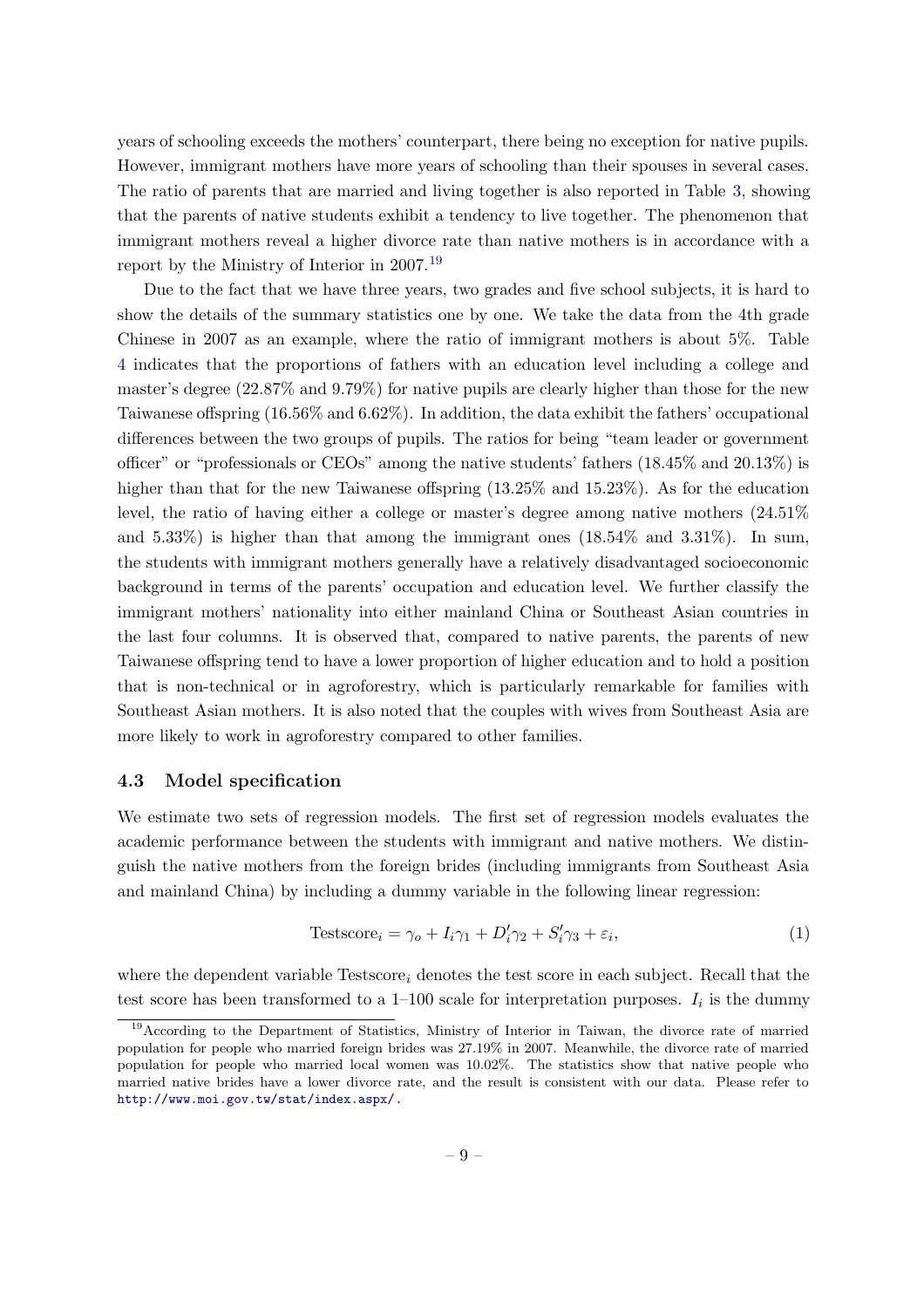<span id="page-12-0"></span>variable for the mothers' nationality with Taiwanese mothers being the reference group.  $D_i$  is a vector of variables capturing the student's individual characteristics and family status such as gender, number of siblings, the parents' status (married and living together or not).  $S_i$  is a vector of variables capturing the student's socioeconomic background such as the parents' education level and occupation. The  $\gamma$ 's are parameters to be estimated, where  $\gamma_1$  captures the test score gap between the native pupils and new Taiwanese offspring.  $\varepsilon_i$  is the random error term.

Due to the fact that the culture of mainland China and Taiwan is closely related and people use almost the same language in these two places, Chuang et al. (2010) study the employment status and choice of employment sector of female foreign spouses from Southeast Asia and mainland China in Taiwan. They find that the two groups of foreign spouses behave differently in terms of their labor market activity. This motivates us to further separate the foreign dummy variables  $I_i$  into mainland China  $(I_{1i})$  and Southeast Asian countries  $(I_{2i})$  with Taiwanese mothers being the reference group.

Testscore<sub>i</sub> = 
$$
\alpha_o + I_{1i}\alpha_1 + I_{2i}\alpha_2 + D'_i\alpha_3 + S'_i\alpha_4 + \nu_i,
$$
 (2)

where the  $\alpha$ 's are parameters and  $\nu_i$  denotes the error term.

#### 5 Empirical Results

Since many regressions are performed across different grades, subjects and years, once again we take the estimation results based on the 4th grade Chinese in 2007 as an example to illustrate the preliminary findings.<sup>20</sup> Table [5](#page-29-0) indicates that, relative to native mothers, the pupils with immigrant mothers receive significantly lower 4th grade Chinese test scores in 2007 under different model specifications (Models 1–6). In addition, parents that live together, female pupils and fewer siblings are positively associated with students' Chinese test scores. Parents with higher education levels tend to result in higher test scores of pupils. Parents' jobs including being a manager, the leader of a government office and an office worker are also highly correlated with the children's test performance.

When more control variables are included in the regressions (Models 1–3 and Models 4–6 in Table [5\)](#page-29-0), it can clearly be seen that the test score differentials due to the mothers' nationality start to shrink, e.g., they fall from -6.6340 to -4.0549 in the columns of native vs. immigrant mothers and from -2.3096 to -1.2096 for mainland China mothers, and from -11.2547 to - 7.2670 for Southeast Asian mothers. This finding is consistent with previous studies (Hedges and Nowell, 1998, 1999; Cook and Evans, 2000; Fryer and Levitt, 2004, 2006), which claim that the gaps between the two groups are reduced when we take the family socioeconomic status into consideration.

 $20$ We have implemented 21 sets of regressions in this study and have made the entire estimation results available upon request from the authors.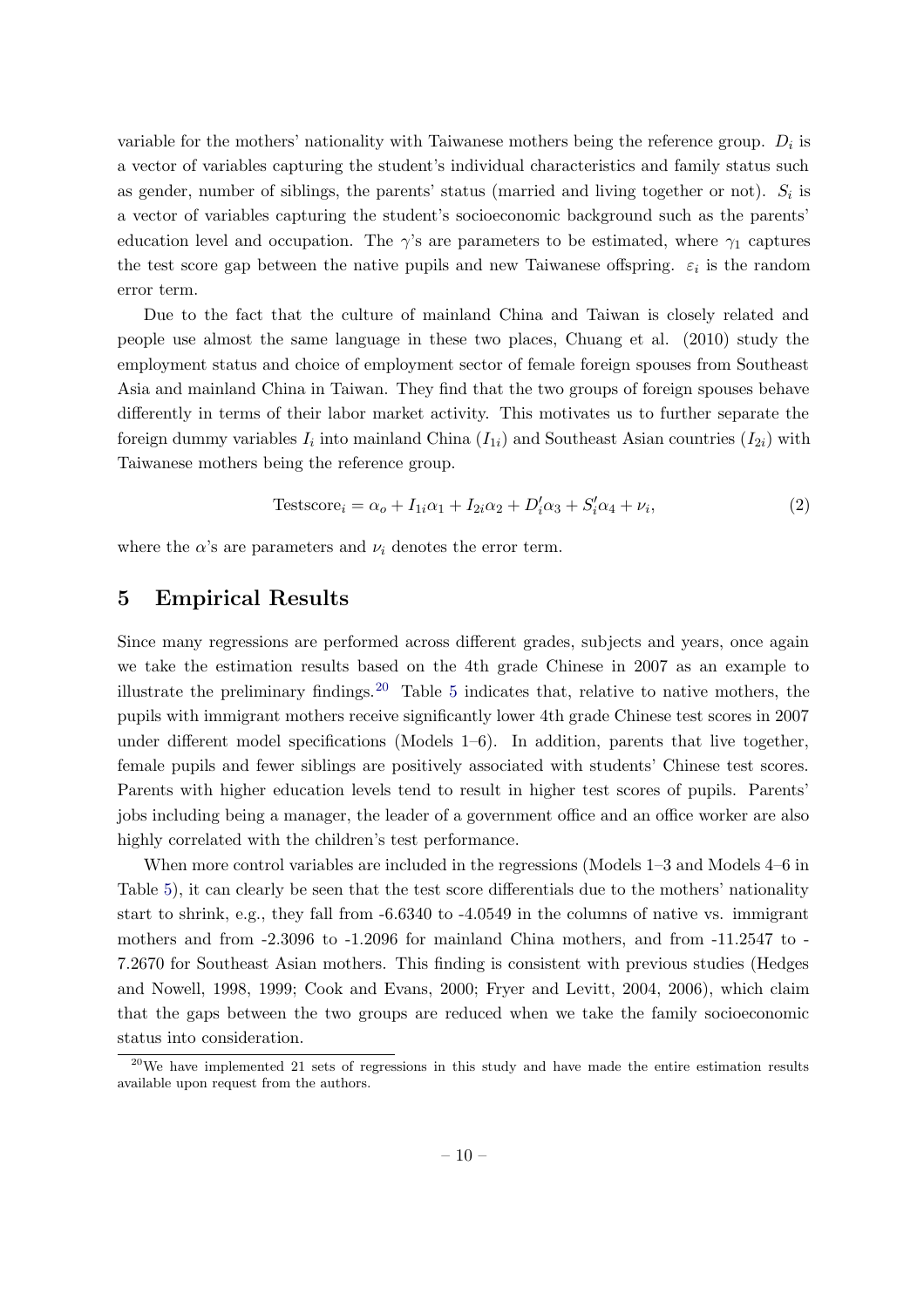Table [6](#page-30-0) reports the marginal effect of the mothers' nationality (i.e., the coefficient of the mother nationality dummies) on the pupils' test scores based on Equations ([1\)](#page-11-0) and [\(2](#page-12-0)).<sup>21</sup> It is observed that there do exist score differentials between pupils with immigrant (in terms of mainland China and Southeast Asia origins as a whole) and native mothers after controlling students' individual characteristics and family background (see Model A in Table [6](#page-30-0)). The negative and significant coefficients suggest that the native students perform better than the new Taiwanese offspring in terms of test scores. We further split the immigrant mothers' nationality into mainland China and Southeast Asian countries. Model C in Table [6](#page-30-0) reveals that academic gaps between native students and pupils with mothers moving from Southeast Asian countries tend to become larger. However, with mothers coming from mainland China, the students' performance is at about the same level as that of the native students (see Model B). This finding shows that for new Taiwanese offspring whose mothers immigrated from China, the potential disadvantage in terms of learning can be drastically alleviated because mothers from mainland China speak a similar language to native Taiwanese mothers and take advantage of interacting with teachers to help the children to study in school.<sup>22</sup>

The main finding in this paper is thus along the lines of previous studies in that pupils of immigrants are influenced deeply by their disadvantaged parents (e.g., Fernandez-Kelly and Schauffler, 1994; Jain and Belsky, 1997; Leidy et al., 2009). When classifying immigrant mothers into mainland China and Southeast Asian countries based on their mother tongue, children with Southeast Asian mothers reveal a significant learning gap, while this is not the case for foreign spouses from mainland China. This emphasizes how important a role the language factor plays in the academic performance of the "New-Taiwanese Offspring". Our results are associated with the arguments in the literature that the disadvantageous language proficiency of the foreign spouses is likely to affect the performance of the second-generation students (Van Amersfoort, 1974; Rosenthal et al., 1983; Lareau, 1989; Rong and Grant, 1992; Cosden et al., 1995; Kao and Tienda, 1995).

As mentioned in the Introduction section, the launching of a recent policy by the Taiwanese government entitles the new Taiwanese offspring to enjoy the privilege of entering a public kindergarten, which is financed by the government and is considered to be better quality. However, this policy does not distinguish the mother's nationality in the case of the new Taiwanese offspring. Our empirical findings may suggest that the decision maker should focus on pupils with mothers from Southeast Asia in a future preferential policy rather than on students with mothers from mainland China.

When we consider the performance of students in different grades (i.e., by comparing the

<sup>&</sup>lt;sup>21</sup>Since our main interest in this article is to explore whether immigrant mothers matter in regard to pupils' academic achievement, Table [6](#page-30-0) displays only the coefficients on the nationalities of the mothers dummies. For example, the coefficient -4.0549 ( Model 3 in Table [5](#page-29-0)) also appears at the 4th grade Chinese in 2007 (Model A in Table [6](#page-30-0)). The full set of estimation results is available from the authors upon request.

 $22$ We note that this main finding is quite stable in the sense that the pooled model across years gives rise to very similar results.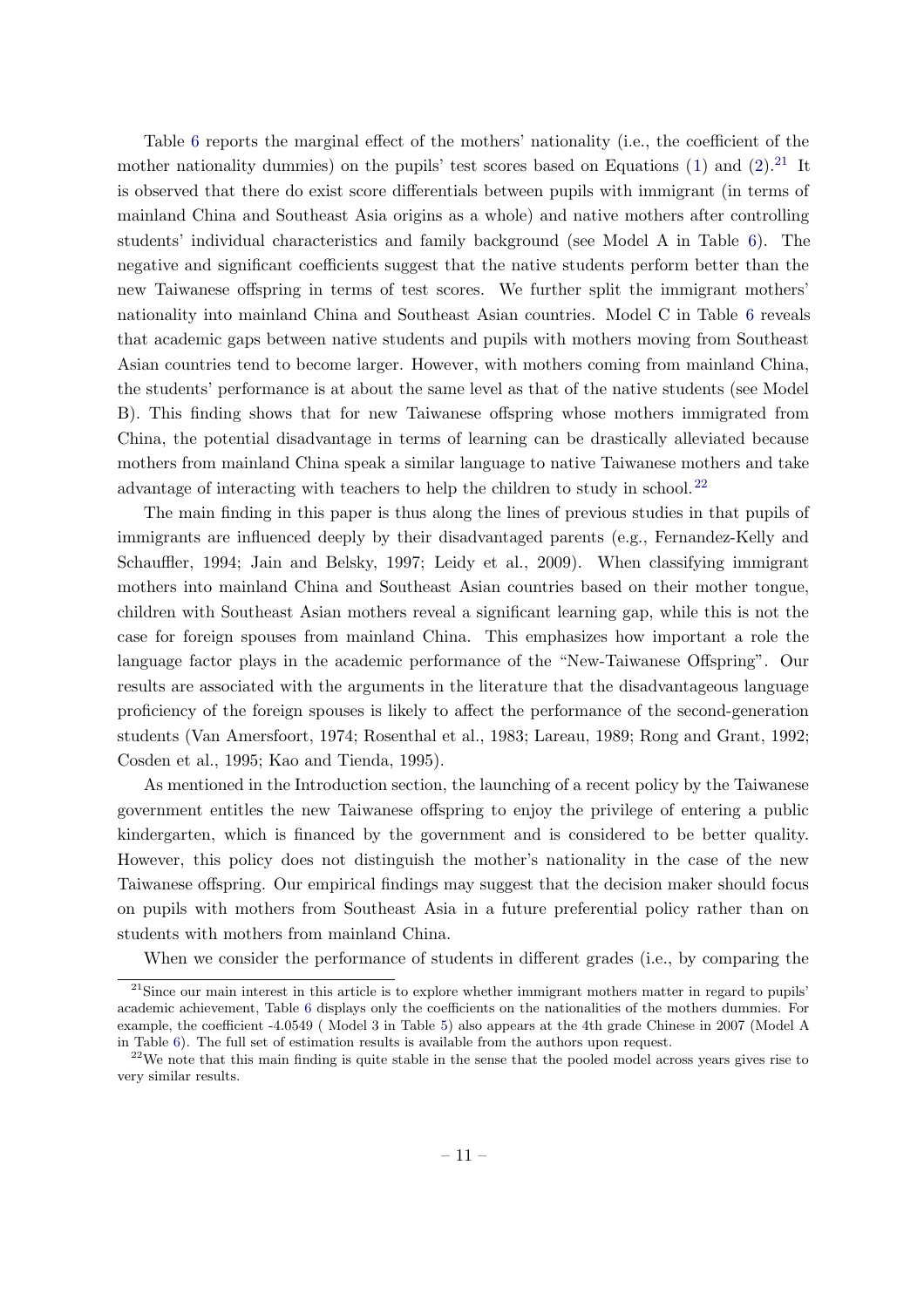4th grade with the 6th grade in 2006 or 2007),  $^{23}$  we find that the gaps in the test scores between the two groups do not get worse as the children grow. For example, the score differential for 4th grade English in 2006 is -3.6246, which is significant at the 1% level, while the gap (with an insignificant value of -1.3310) in the test scores between the two groups disappears for the 6th grade in the same year. We also observe a similar trend for Chinese, English, Math, and Science, but not for Society. This is the case if we look at the results which distinguish the mothers' nationality in Models 2 and 3 in Table [6.](#page-30-0) The gaps tend to be alleviated compared to the 4th grade and the 6th grade in the same year. In particular, pupils with mothers from mainland China perform slightly better than native students in several cases, e.g., English in 2006 and Math in 2007. Regarding the Southeast Asian mothers, we consistently find no better performance by their children than in the case of the native ones.

It is worth noting that Coleman (1966) and Fryer and Levitt (2004, 2006) find that the academic gap between black and white students widens as the pupils grow up, while we obtain a narrowing academic gap between the native students and pupils with immigrant mothers. Krueger and Whitmore (2001) and Phillips et al. (1998) attribute the widening discrepancy to the poor school quality of black pupils. However, according to our data set, the two groups of pupils account for about the same proportion in each elementary school in Taiwan. Therefore, there is no evidence of native students entering exclusive schools – suggesting that there might be an assimilation effect between the two groups of pupils. Several studies (e.g., Baron et al., 1985; Dusek, 1975; Ferguson, 2003; Lightfoot, 1978) also argue that the black pupils may suffer from discrimination in schools or may receive a lower expectation from their school teachers, which might lead to an increasing performance differential. In Taiwan, racial discrimination is not a prevailing issue. School teachers in Taiwan generally treat all students in the same way – especially when native students and new Taiwanese offspring can not be clearly distinguished from their appearance (Chen et al., 2007). Even though in this study we find a declining trend of test score gaps in elementary schools, more data covering a longer period of time may be needed to examine whether the trend still holds in middle and high schools.

In regard to different school subjects, significant test score differentials can be found between the children of immigrant and native mothers in most courses (see Model A in Table [6](#page-30-0)). This finding is along the lines of that found in the previous studies (e.g., Campbell et al., 2000; Neal, 2005), which show that there exist substantial differences between black and white pupils by school subjects such as math and reading. More specifically, Model A in Table [6](#page-30-0) indicates that the gaps in the pupils' 4th grade are all consistently significant across subjects. It also reveals that the gaps for Chinese, English and Math are larger than those for Science and Society in most situations. The gaps in Science disappear in the 6th grade while this is not the case in Society. In Models B and C, the pupils with Southeast Asian mothers tend to perform badly in Chinese, English and Math relative to native students, while this is not

<sup>&</sup>lt;sup>23</sup>There is no way of making a comparison in 2005 due to the fact that our data are available only for the 6th grade in 2005. We face the same data limitation in the case of Society, where only 6th grade data in both 2006 and 2007 are obtained.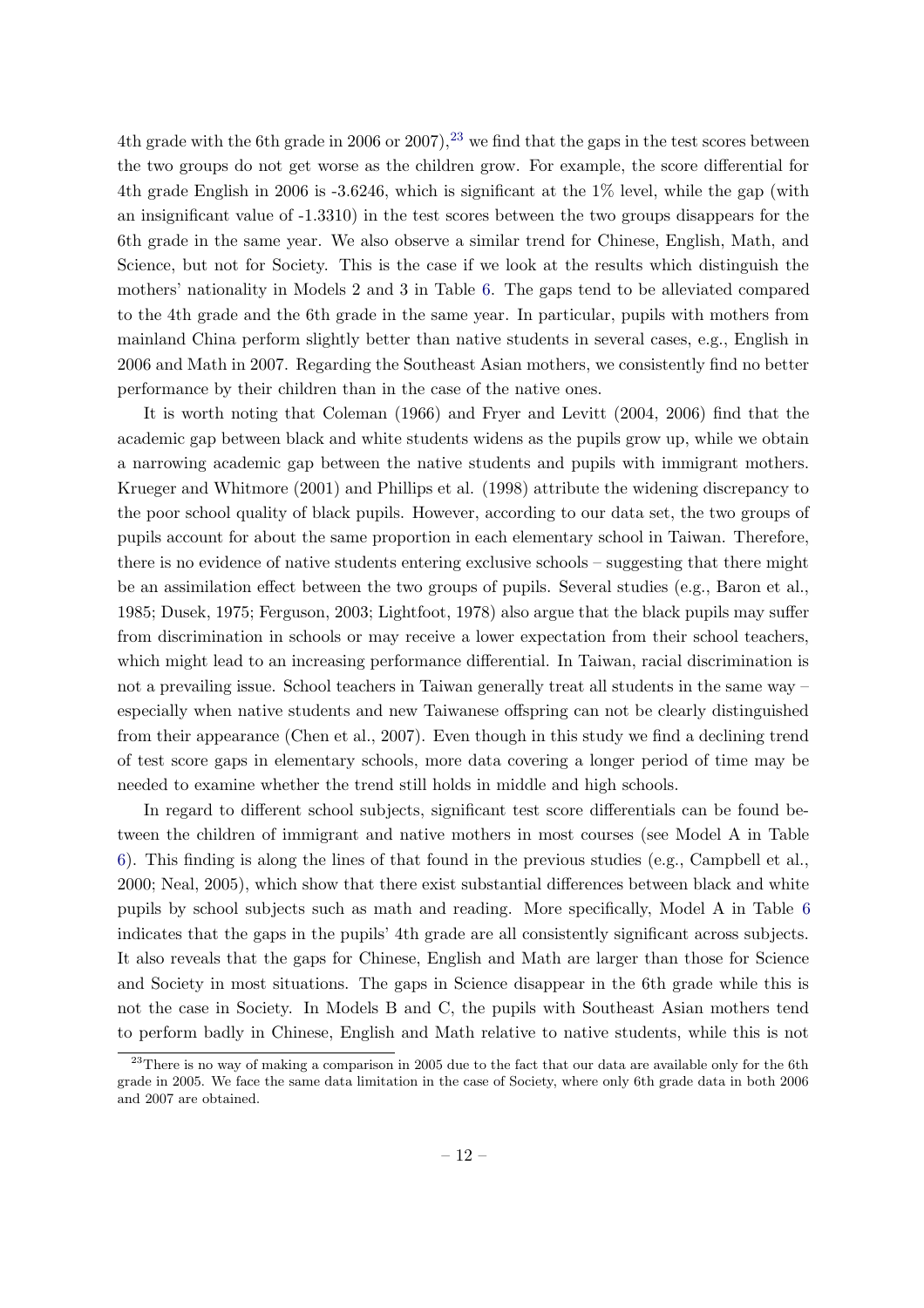the case for children with mothers coming from mainland China. One of the possible causes is that the Southeast Asian mothers find it hard to preview/review the class materials due to the language deficiency and/or to communicate with school teachers to improve the learning of their children (Lareau, 1989). As for the mothers from Mainland China, it is much easier for them to communicate with school teachers and thus their children can benefit from the learning process. The lessons based on our finding suggest that 1) the pupils with mothers from China perform as well as the native ones, and 2) the school or government authorities may provide remedial education to pupils with mothers from Southeast Asia – by especially focusing on the Chinese, English and Math subjects.

When inspecting the trend in the gaps over time, it is observed that the gaps for two groups do not change drastically in our sample period. Some exceptions include the 6th grade Math in 2006 (-2.7776 at the 5% level) becoming insignificant in 2007 (-2.5076) and the 6th grade English in 2006 (-1.3310) turning to be significant in the 2007 (-2.9903 at the 5% level) counterpart. We note that previous studies conclude that the gaps may decline over time (e.g., Grissmer et al., 1998; Hedges and Nowell, 1998; Humphreys, 1988). Nevertheless, a further study that extends the period of time under study is needed to explore the trend.

In addition to the regression analysis, we also perform the analysis of variance (ANOVA), which is a widely-applied statistical test of whether or not the means (test scores in our context) of several groups are equal.<sup>24</sup> Table [7](#page-31-0) shows the separate ANOVA result based on five subjects, two grades and three years. We are not able to compare multivariate (population) means of several groups by implementing multivariate analysis of variance (MANOVA) since our data set does not provide the required information, e.g., Chinese, English and Math test scores for a 6th grade student in 2007 (see also the Data description subsection). Table [7](#page-31-0) reveals that the pupils with native mothers outperform those with immigrant mothers in most cases. Furthermore, we separate the immigrant mothers' nationalities into mainland China and Southeast Asian countries. It is clear to see that the pupils with Southeast Asian mothers perform significantly worse than the native-born kids. Nevertheless, the test scores of pupils with Mainland China mothers do not make a significant difference compared to native counterparts in most occasions. All in all, these findings based on ANOVA confirm our empirical results in terms of multiple regression models.

## 6 Conclusion

International marriages have increased rapidly in Taiwan in the past decade, and have been accompanied by the increasing number of births of so-called "New Taiwanese Offspring". However, there is a lack of systematic/quantitative research in terms of comparing the academic performance of these new Taiwanese offspring with that of native students even though some news reports or small-scale studies point out the disadvantages that pupils with immigrant mothers face when learning. It could be the ignorance regarding this issue that has resulted

<sup>&</sup>lt;sup>24</sup>We are grateful to an anonymous referee for directing us to implement the ANOVA analysis.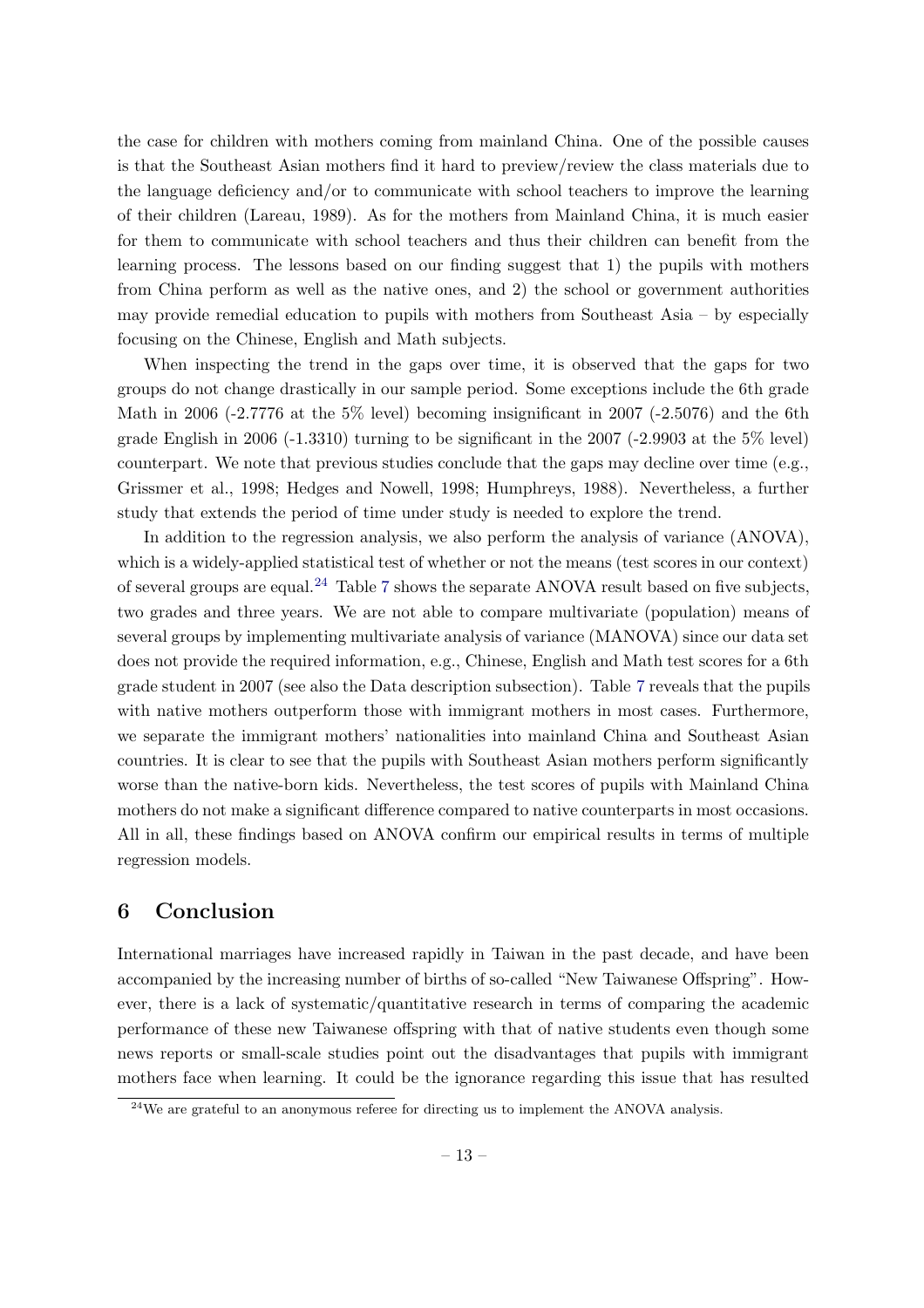in the Taiwanese government proposing very limited preferential policies that target these pupils. This study takes advantage of the Taiwan Assessment of Student Achievement data established by the National Academy for Educational Research Preparatory Office in Taiwan to empirically assess whether or not there is a (standardized) test score differential between the two groups of students in elementary schools. In particular, we are also able to examine whether the gaps prevail by subject, grade and year. We further separate the nationalities of foreign spouses into mainland China and Southeast Asia since mothers from mainland China literally use the same language as native mothers in Taiwan.

Our empirical results first show that the test score gaps tend to shrink as more soci-economic background variables are controlled in the regression models. We also show that there do exist score differentials between pupils with immigrant and native mothers after controlling for the students' individual characteristics and family background. This finding necessitates an adequate policy to help out the disadvantaged students with mothers from overseas. When considering the language similarity between native mothers and those from mainland China, the potential disadvantage in learning has been drastically alleviated, while the academic gaps between native students and pupils with mothers moving from Southeast Asia countries tend to widen. We emphasize that the language disadvantage of mothers (especially for those from Southeast Asia) may weaken the effective communication with school teachers and in turn hamper the learning of their children. The language or communication problems can be improved by providing suitable Chinese language training programs for mothers from Southeast Asia.

The difficulties that the pupils and their foreign mothers may also face include the following: the families with foreign mothers tend to receive less (domestically) external cultural stimulation, and the lack of social capital of immigrant mothers hampers the interpersonal relationships of their children in school. These factors are along the lines of previous studies in that pupils of immigrant mothers may perform worse than those of native mothers (e.g., Fernandez-Kelly and Schauffler, 1994; Jain and Belsky, 1997; Leidy et al., 2009; Van Amersfoort, 1974; Rosenthal et al., 1983; Lareau, 1989; Rong and Grant, 1992; Cosden et al., 1995; Kao and Tienda, 1995). The point is that the ineffective learning of pupils with immigrant mothers does not pertain to the pupils themselves, but can be attributed to their feeling that they are not treated in a "seems fair" environment. Therefore, some policies should be adopted to reduce the degree of unfairness. Here we suggest that launching a preferential policy for pupils only with Southeast Asian mothers rather than with mainland China mothers would be appropriate, especially when budgets/resources are limited.

For students in the same year, the gaps in the test scores between the two groups are more pronounced in the lower grades. For example, the score differential of the 4th grade English in 2006 is significant, while the gap disappears for the 6th grade in the same year. In regard to different school subjects, significant test score differentials are found between the children with immigrant and native mothers for most courses. It is worth noting that the pupils with Southeast Asian mothers tend to perform badly in three subjects – Chinese, English and Math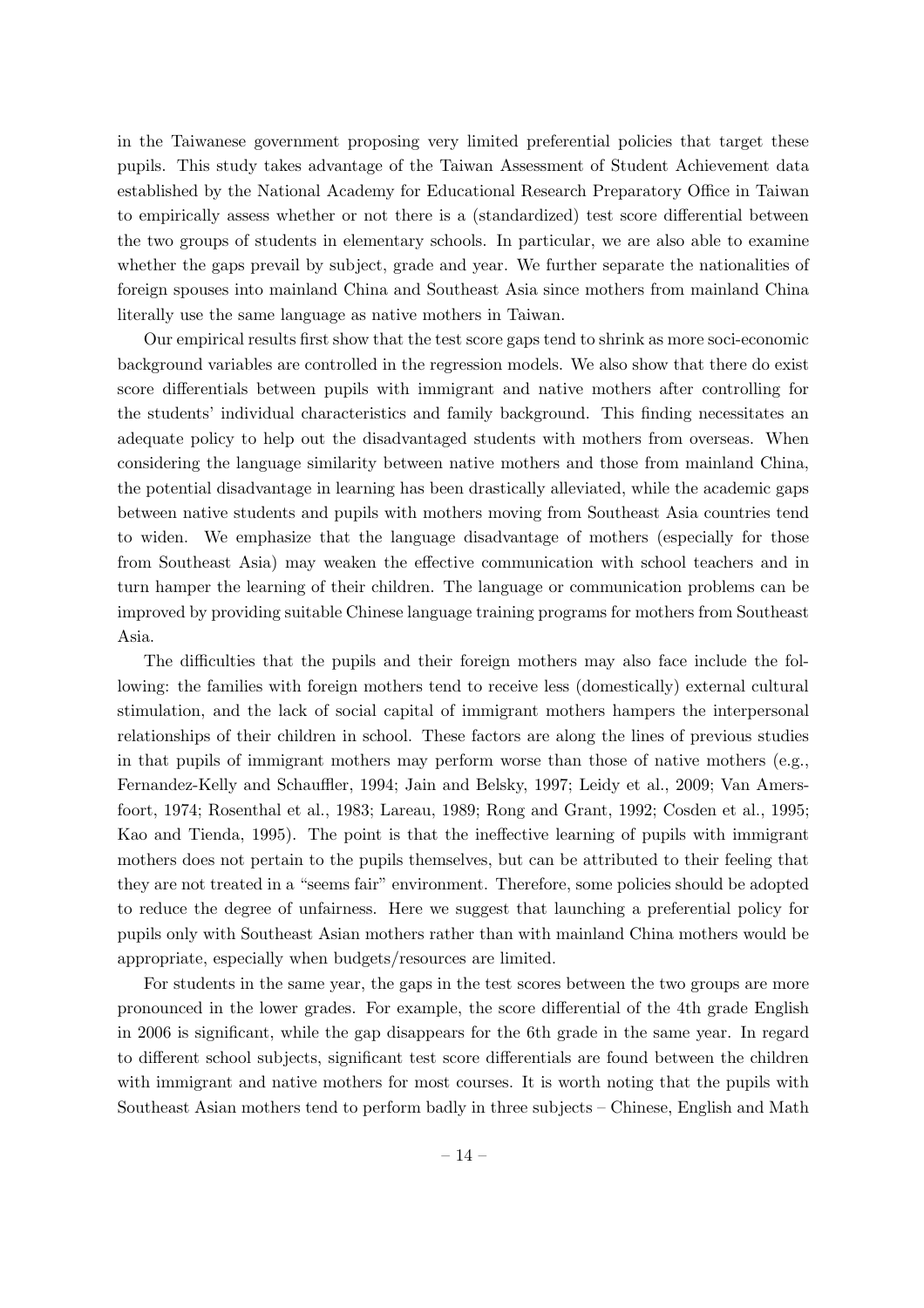– relative to native students. This further implies that remedial teaching for the lower-grade (say, 4th grade) pupils with Southeast Asian mothers might be required to focus on the three subjects. We have to mention that, as discussed in the previous section, in addition to the mother's nationality, family economic factors play an essential role in shrinking the gaps as well.

It is still unclear whether there is a significant academic performance differential between native students and pupils with immigrant mothers in the middle and high schools. Will the gaps then decline or widen? How do decision-makers design a sophisticated policy to remove the learning obstacles for the students? We shall leave those topics to future research.

#### References

- [1] Baron, R., Tom, D., & Cooper, H. (1985). Social Class, Race, and Teacher Expectations. In J. Dusek (Eds.), Teacher Expectancies, Hillsdale, NJ: Erlbaum.
- [2] Bleakley, H., & Chin, A. (2004). Language Skills and Earnings: Evidence from Childhood Immigrants. Review of Economics and Statistics, 86, 481–496.
- [3] Caplan, N., Whitmore, J.K., & Choy, M.H. (1989). The Boat People and Achievement in America. Ann Arbor MI: The University of Michigan Press.
- [4] Capps, R., Fix, M., Ost, J., Reardon-Anderson, J., & Passel, J. (2004). The Health and Well-being of Young Children of Immigrants. Washington DC: Urban Institute Press.
- [5] Campbell, J.M., Hombo, C.M., and Mazzeo, J. (2000). NAEP 1999 Trends in Academic Progress: Three Decades of Student Performance. NCES 2000469.
- [6] Chen H.W., Yang, S.H., Li, G.H., He, H.F., & Lan, X.C. (2007). Strategies on Elementary School Life Adaption for Children With Immigrant Mothers: An Empirical Study of Three Elementary Schools in Chiayi County. National Academy for Educational Research, 363–396. The material can be found at the following website: [http://www.naer.edu.tw/](http://www.naer.edu.tw/mediafile/fdownload/369/582/2007-8-24-13-52-56-582.pdf) [mediafile/fdownload/369/582/2007-8-24-13-52-56-582.pdf](http://www.naer.edu.tw/mediafile/fdownload/369/582/2007-8-24-13-52-56-582.pdf). (In Chinese)
- [7] Chuang, H.L., Hsieh, N., & Lin, E.S. (2010). Labour Market Activity of Foreign Spouses in Taiwan: Employment Status and Choice of Employment Sector. Pacific Economic Review, 15(4), 505–531.
- [8] Cohen, Y., & Haberfeld, Y. (2003). Economic Assimilation among Children of Israeli Immigrants in the US. International Migration, 41(4), 141–160.
- [9] Coleman, J., Campbell, E., Hobson, C., McPartland, J., Mood, A., Weinfeld, F.D., & York, P. (1996). Equality of Educational Opportunity. Washington, DC: U.S. Government Printing Office.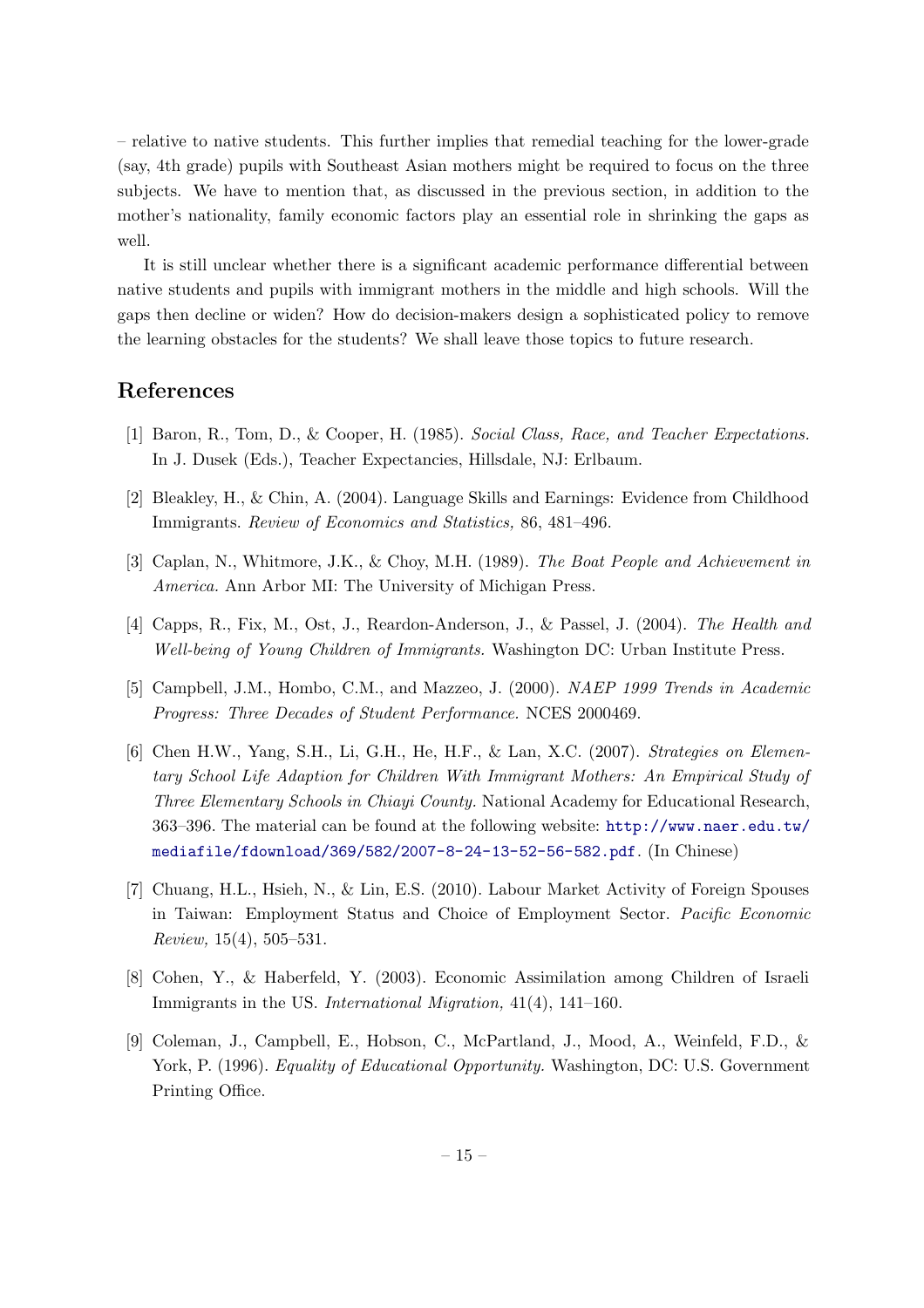- [10] Conger, D., Schwartz, A.E., & Stiefel, L. (2007). Immigrant and Native-born Differences in School Stability and Special Education: Evidence from New York City. International Migration Review, 41(2), 403–432.
- [11] Cook, M., and Evans, W. (2000). Families or Schools? Explaining the Convergence in White and Black Academic Performance. Journal of Labor Economics, 18(4), 729–754.
- [12] Cosden, M., Zimmer, J., Reyes, C., & del Rosario Gutierrez, M. (1995). Kindergarten Practices and First Grade Achievement for Latino Spanish-speaking, Latino Englishspeaking and Anglo Students. Journal of School Psychology, 33, 123–141.
- [13] Diego, M.A., Field, T.M., & Sanders, C.E. (2003). Academic Performance, Popularity, and Depression Predict Adolescent Substance Use. Adolescence, 38, 35–42.
- [14] Dusek, J.B. (1975). Do Teachers Bias Children's Learning? Review of Educational Research, 45, 661–684.
- [15] Ferguson, R. (2003). Teachers' Perceptions and Expectations and the Black-White Test Score Gap. Urban Education, 38(4), 460–507.
- [16] Fernandez-Kelly, M.P., & Schauffler, R. (1994). Divided Fates: Immigrant Children in a Restructured U.S. Economy. International Migration Review, 28, 662–689.
- [17] Fryer, R.G., & Levitt, S.D. (2004). Understanding the Black-White Test Score Gap in the First Two Years of School. Review of Economics and Statistics, 86, 551–560.
- [18] Fryer, R.G., & Levitt, S.D. (2006). The Black-White Test Score Gap through Third Grade. American Law and Economics Review, 8(2), 249–281.
- [19] Gibson, M.A. (1998). Accommodation Without Assimilation: Sikh Immigrants in an American High School. Ithaca NY: Cornell University Press.
- [20] Glick, J.E. (2010). Connecting Complex Processes: A Decade of Research on Immigrant Families. Journal of Marriage and Family, 72, 498–515.
- [21] Grissmer, D., Flanagan, A., & Williamson, S. (1998). Why Did the Black-White Score Gap Narrow in the 1970's and 1980's? In Jencks, C., & Phillips, M. (Eds.), The Black-White Test Score Gap, Washington, DC: The Brookings Institution, 182–228.
- [22] Harker, K. (2001). Immigrant Generation, Assimilation, and Adolescent Psychological Well-Being. Social Forces, 79(3), 969–1004.
- [23] Hedges, L.V., & Nowell, A. (1998). Black-White Test Score Convergence Since 1965. In Jencks, C., & Phillips, M. (Eds.), The Black-White Test Score Gap, Washington, DC: The Brookings Institution, 149–181.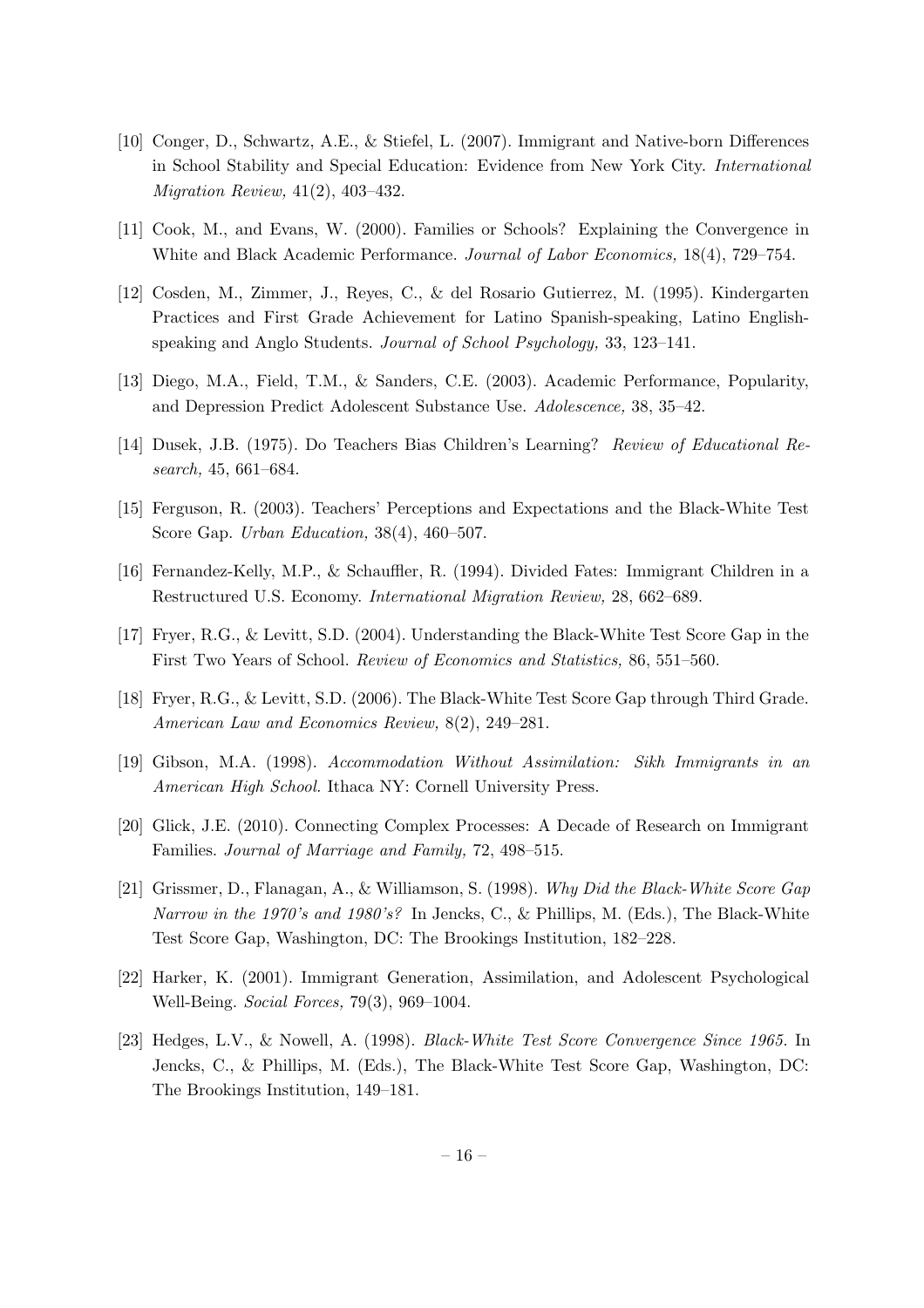- [24] Hedges, L.V., & Nowell A. (1999). Changes in the Black-White Gap in Achievement Test Scores. Sociology of Education, 72, 111–135.
- [25] Hernandez, D.J., & Charney, E. (1998). From Generation to Generation: The Health and Well-Being of Children in Immigrant Families. Washington DC: National Academy Press.
- [26] Humphreys, L. (1988). Trends in Levels of Academic Achievement of Blacks and Other Minorities. Intelligence, 12, 231–260.
- [27] Jain, A., & Belsky, J. (1997). Fathering and Acculturation: Immigrant Indian Families with Young Children. Journal of Marriage and Family, 59, 873–883.
- [28] Jensen, J.M. (1997). Risk and Protective Factors for Alcohol and Other Drug Use in Childhood and Adolescence. In Fraser, M.W. (Eds.), Risk and Resilience in Childhood: An Ecological Perspective, Washington, DC: NASW Press.
- [29] Kao, G. (1999). Psychological Well-Being and Educational Achievement among Immigrant Youth. In Children of Immigrants: Health, Adjustment, and Public Assistance. In Hernandez, D.J. (Eds.), Washington, DC: National Academy Press, 410–477.
- [30] Kao, G., & Tienda, M. (1995). Optimism and Achievement: The Educational Performance of Immigrant Youth. Social Science Quarterly, 76(1), 1–19.
- [31] Krueger, A., & Whitmore, D. (2001). Would Smaller Classes Help Close the Black White Achievement Gap? Industrial Relations Section, Princeton University, working paper no. 451.
- [32] Lareau, A. (1989). Home Advantage: Social Class and Parental Intervention in Elementary Education. London: Falmer Press.
- [33] Leidy, M.S., Parke, R.D., Coltrane, S., & Duffy, S. (2009). Positive Marital Quality, Acculturative Stress, and Child Outcomes Among Mexican Americans. Journal of Marriage and Family, 71, 833–847.
- [34] Lightfoot, S. (1978). Worlds Apart: Relationships between Families and Schools. New York: Basic Books.
- [35] Neal, D.A. (2005). Why Has Black-White Skill Convergence Stopped? NBER Working Paper No. 11090.
- [36] Nowell, A., & Hedges, l.V. (1998). Trends in Gender Differences in Academic Achievement from 1960–1994: An Analysis of Differences in Mean, Variance, and Extreme Scores. Sex Roles, 39, 21–43.
- [37] Oh, S., & Min, P.G. (2011). Generation and Earnings Patterns Among Chinese, Filipino, and Korean Americans in New York. International Migration Review, 45, 852–871.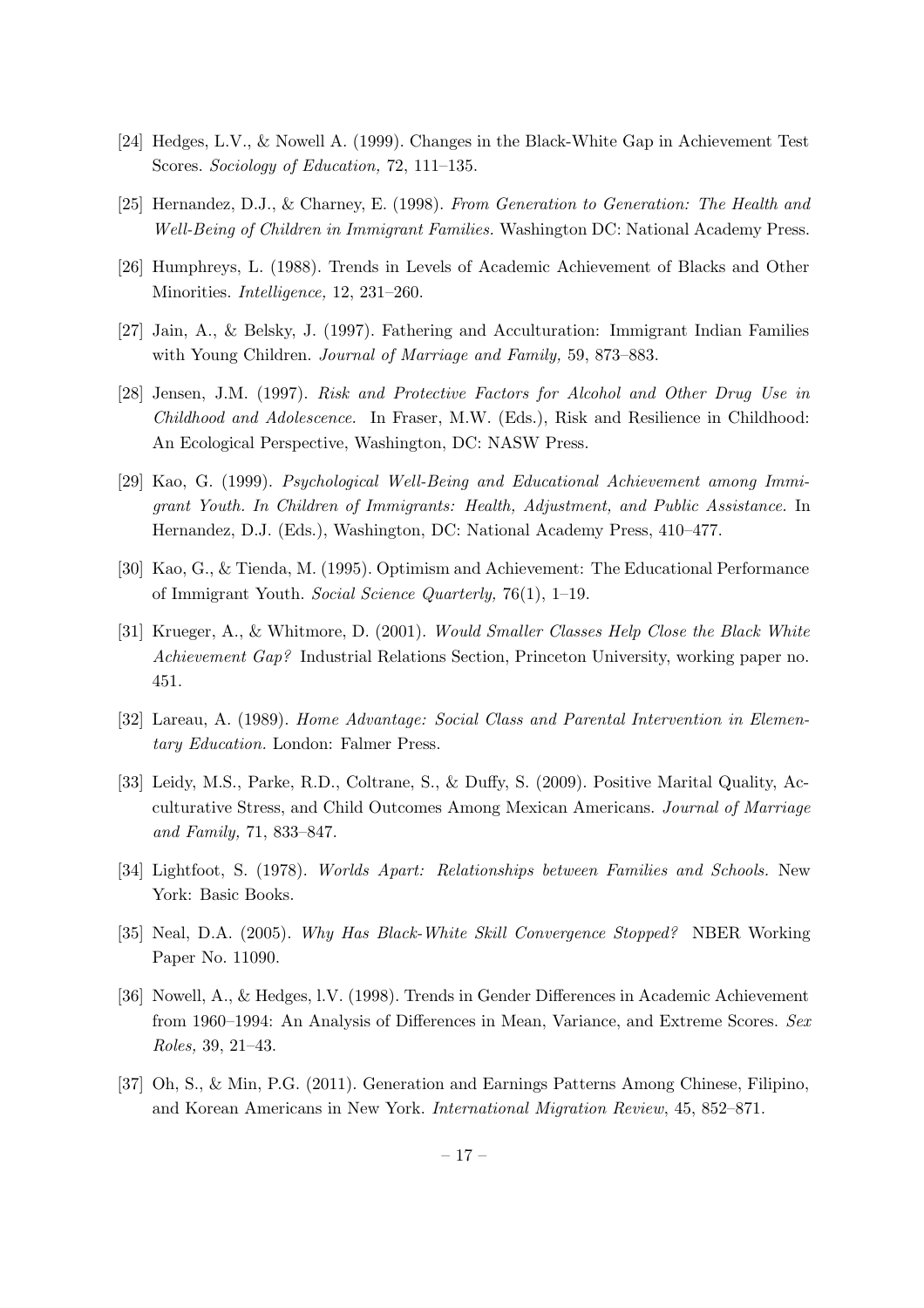- [38] Penner, A.M., & Paret, M. (2008). Gender Differences in Mathematics Achievement: Exploring the Early Grades and the Extremes. Social Science Research, 37, 239–253.
- [39] Phillips, M., Crouse, J., & Ralph, J. (1998). Does the Black-White Test Score Gap Widen After Children Enter School? In Jencks C. & Phillips M. (Eds.), The Black-White Test Score Gap, Washington, DC: The Brookings Institution, 229–272.
- [40] Portes, A., & Rumbaut, R.G. (2001). Legacies: The Story of the Immigrant Second Generation. Berkeley: University of California Press.
- [41] Portes, A., & Zhou, M. (1993). The New Second Generation: Segmented Assimilation and Its Variants. Annals of the American Academy of Political and Social Sciences, 530, 74–96.
- [42] Rong, X.L., & Grant, L. (1992). Ethnicity, Generation, and School Attainment of Asians, Hispanics and Non-Hispanic Whites. The Sociological Quarterly, 33(4), 625–636.
- [43] Rosenthal, A.S., Baker, K., & Ginsburg, A. (1983). The Effect of Language Background on Achievement and Learning among Elementary School Students. Sociology of Education, 56, 157–169.
- [44] Rumbaut, R.G. (1997). Assimilation and Its Discontents: Between Rhetoric and Reality. The International Migration Review, 31(4), 923–960.
- [45] Schnepf, S.V. (2004). How Different Are Immigrants? A Cross-Country and Cross-Survey Analysis on Educational Achievement. Discussion Paper No. 1398.
- [46] Schwartz, A.E., & Stiefel, L. (2006). Is There a Nativity Gap? New Evidence on the Academic Performance of Immigrant Students. Education Finance and Policy, 1(1), 17– 49.
- [47] Stumpf, H., & Stanley, J.C. (1996). Gender–Related Differences on the College Board's Advanced Placement and Achievement Tests, 1982–1992. Journal of Educational Psychology, 88, 353–364.
- [48] Su, J.F. (2006). The Comparison of Birth Rate between Native Taiwanese Female Spouses and Immigrant Female Spouses: A Survey on the Relation between Low Fertility and Immigrant Female Spouses in Taiwan. Inservice Education Bulletin, 23(5), 41–52. (In Chinese)
- [49] Sutherland, I., & Shepherd, J.P. (2001). Social Dimensions of Adolescent Substance Use. Addiction, 96, 445–458.
- [50] Tsay, W.J. (2006). The Educational Attainment of Second-Generation Mainland Chinese Immigrants in Taiwan. Journal of Population Economics, 19, 749–767.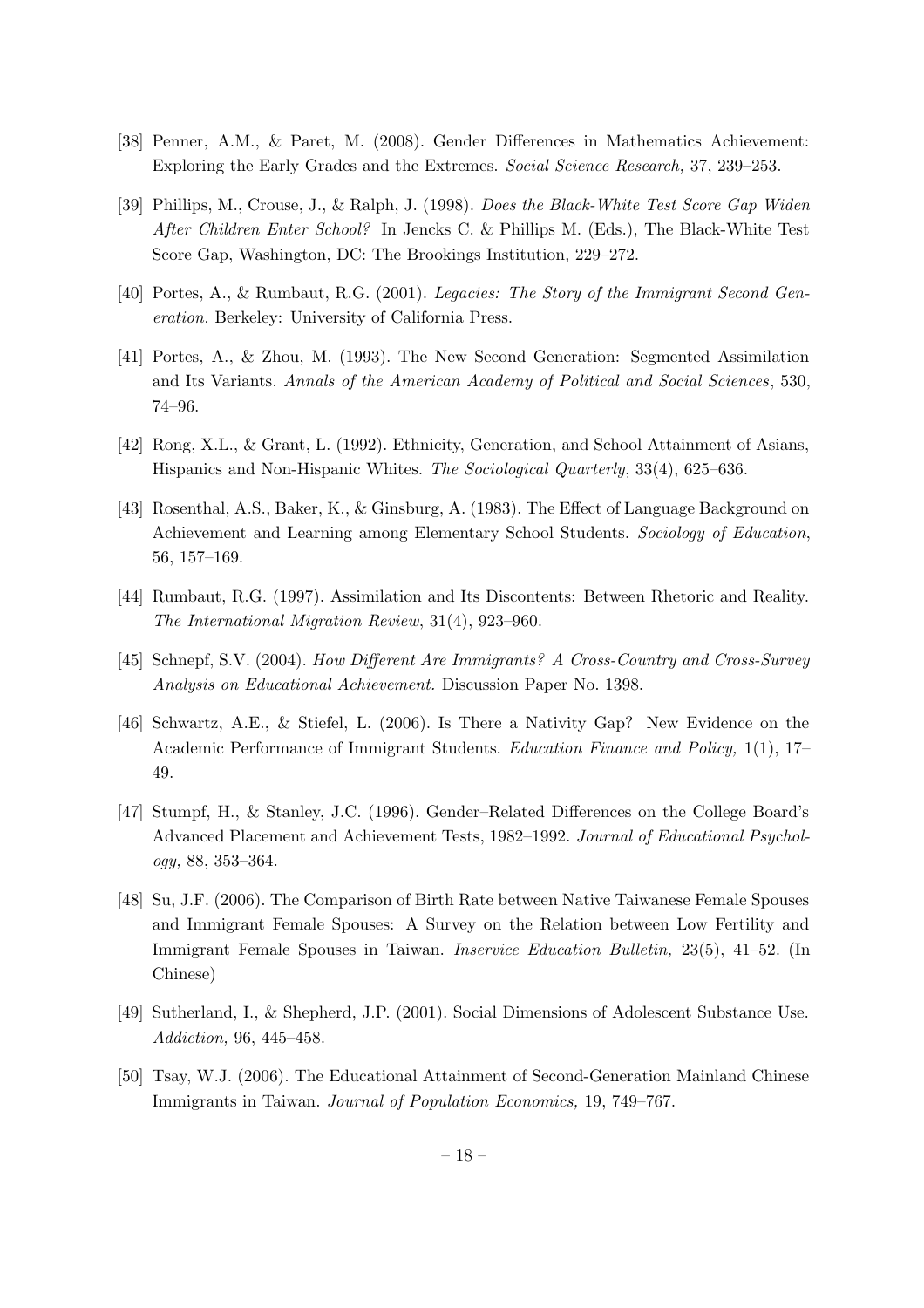- [51] Tsai, S.L., & Chiu, H.Y. (1993). Educational Attainment in Taiwan: Comparisons of Ethnic Groups. Proceedings of the National Science Council, ROC Part C: Humanities and Social Science, 3(2), 188–202.
- [52] Van Amersfoort, J.M.M. (1974). Immigratie en Minderheidsvorming, Een Analyse van de Nederlandse Situatie 1945–1973. Dissertation, University of Amsterdam, Alphen aan den Rijn, Samsom Uitgeverij.
- [53] van Ours, J.C., & Veenman, J. (2003). The Educational Attainment of Second-Generation Immigrants in the Netherlands. Journal of Population Economics, 16(4), 711–737.
- [54] Waters, M.C. (1999). Black Identities: West Indian Immigrant Dreams and American Realities. New York: Russell Sage Foundation.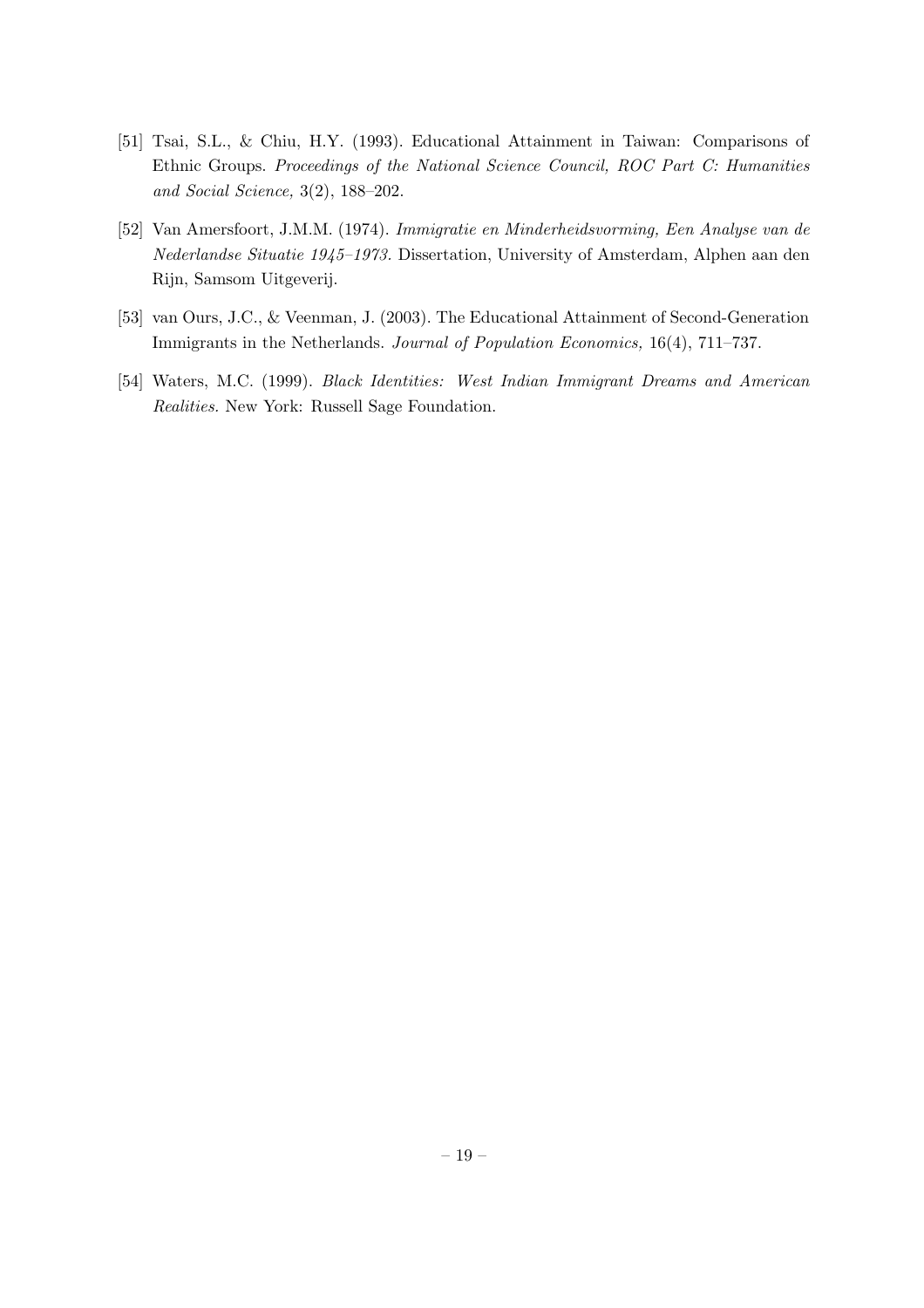<span id="page-22-0"></span>

Figure 1: Proportion of Foreign Brides in Total Married Couples: 1998–2009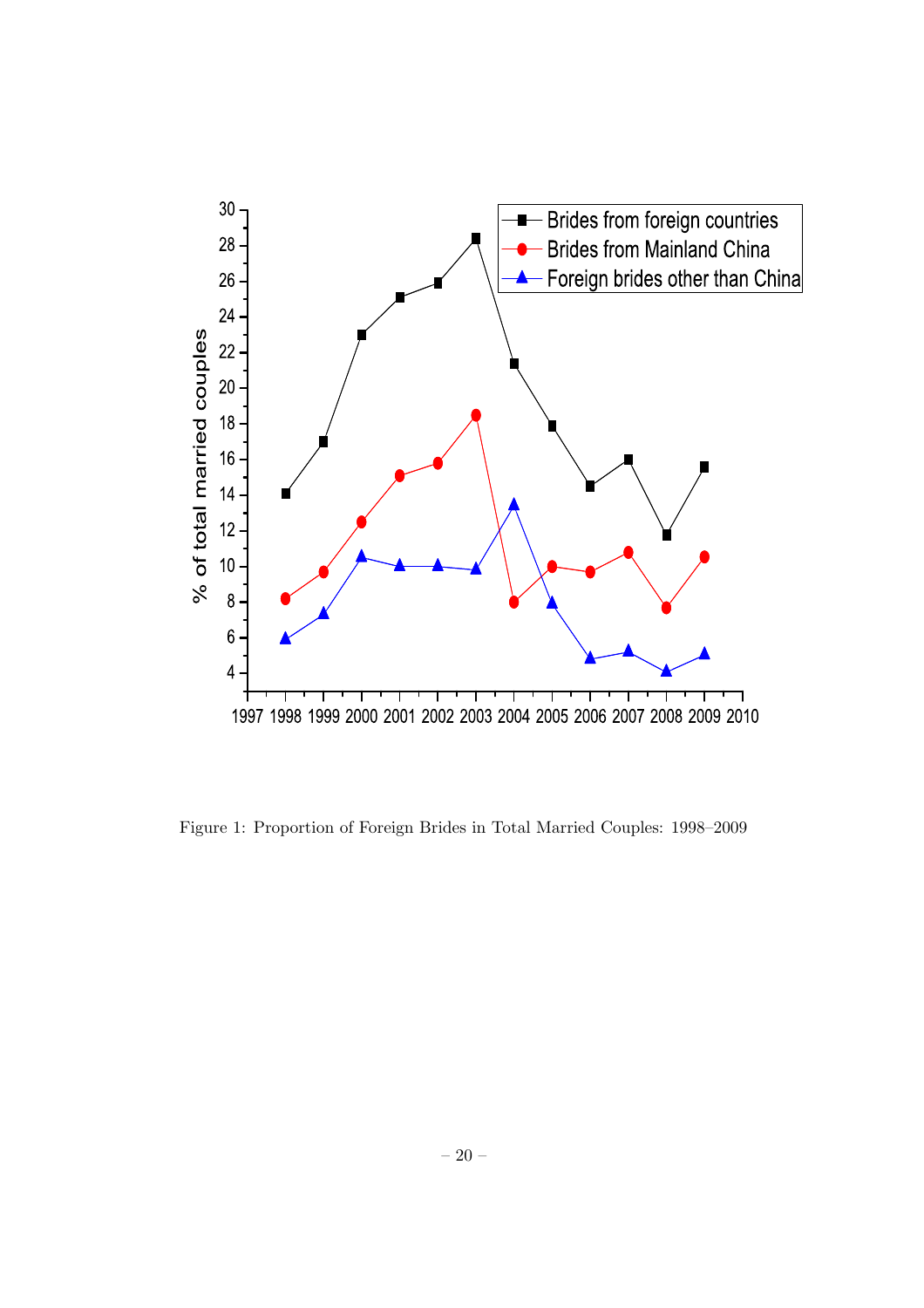<span id="page-23-0"></span>

Figure 2: Proportion of Newborns with Immigrant Mothers: 1998–2009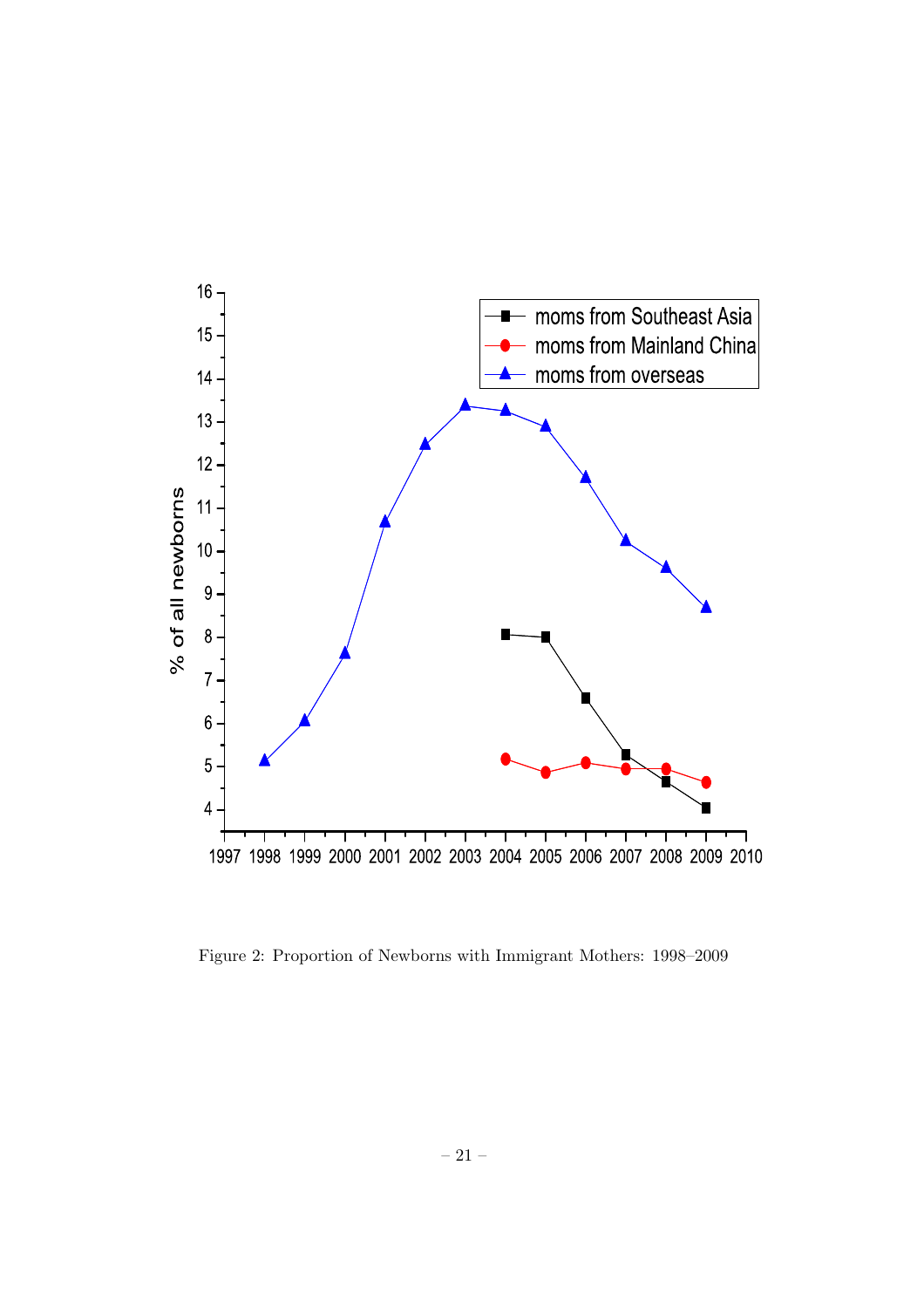<span id="page-24-0"></span>

Figure 3: Proportion of Pupils with Immigrant Mothers: 2003–2010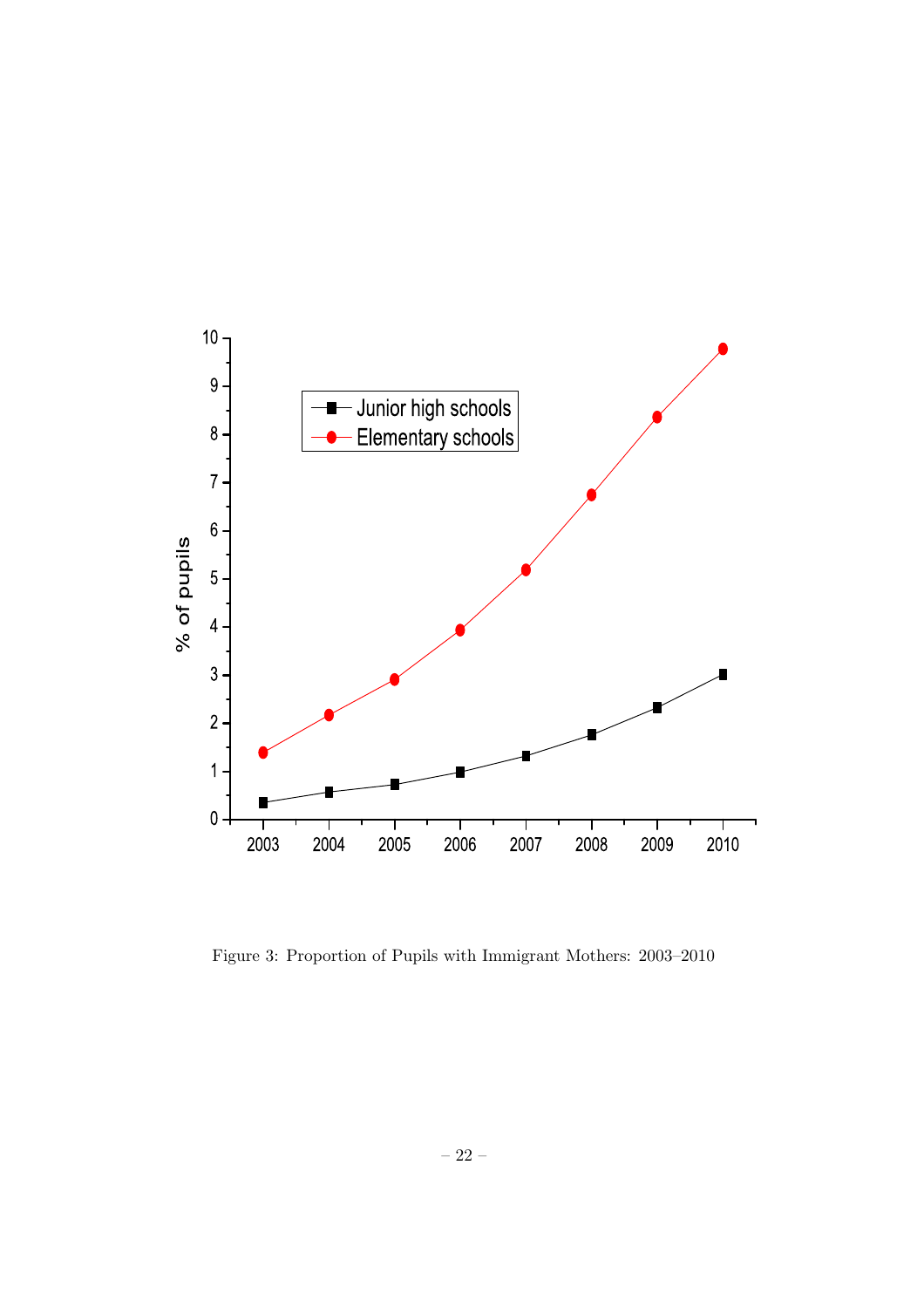<span id="page-25-0"></span>

| Variables                           | Description of Variables                                                                                                                                                                                                                                          |
|-------------------------------------|-------------------------------------------------------------------------------------------------------------------------------------------------------------------------------------------------------------------------------------------------------------------|
| Score                               | Test scores ranging from $0$ to $100$ .                                                                                                                                                                                                                           |
| Mother's nationality (I)            | 0 for native Taiwanese, and 1 for immigrant mothers (including from<br>mainland China and Southeast Asia).                                                                                                                                                        |
| Mother's nationality (II)           | Two dummies for mainland China and Southeast Asian mothers, re-<br>spectively, with natives being the reference group.                                                                                                                                            |
| Gender                              | 0 for female and 1 for male.                                                                                                                                                                                                                                      |
| Sibling                             | The number of siblings.                                                                                                                                                                                                                                           |
| Parents' married status             | Married and living together is 1, other status is 0.                                                                                                                                                                                                              |
| Parents' education level (2005, 06) | The seven types of parental education level include no education, ele-<br>mentary school, junior high school, senior high school, college, masters,<br>and doctoral degree.                                                                                       |
| Parents' education level (2007)     | The seven types of parental education level include no education, ele-<br>mentary school, junior high school, senior high school, junior college,<br>college, and masters.                                                                                        |
| Parents' occupation (2005, 2006)    | The eight types of parental occupation include agriculture, industry,<br>business, government employee, military, teacher, professional, and oth-<br>ers.                                                                                                         |
| Parents' occupation (2007)          | The nine types of parental occupation include senator or minister, pro-<br>fessional or CEO, manager or the leader of government offices, team<br>leader or government officer, technical staff, office worker, agroforestry,<br>non-technical staff, and others. |

Table 1: Description of Variables

Note:

The classification of parental education level and occupation in the 2005 and 2006 surveys is slightly different from that in 2007.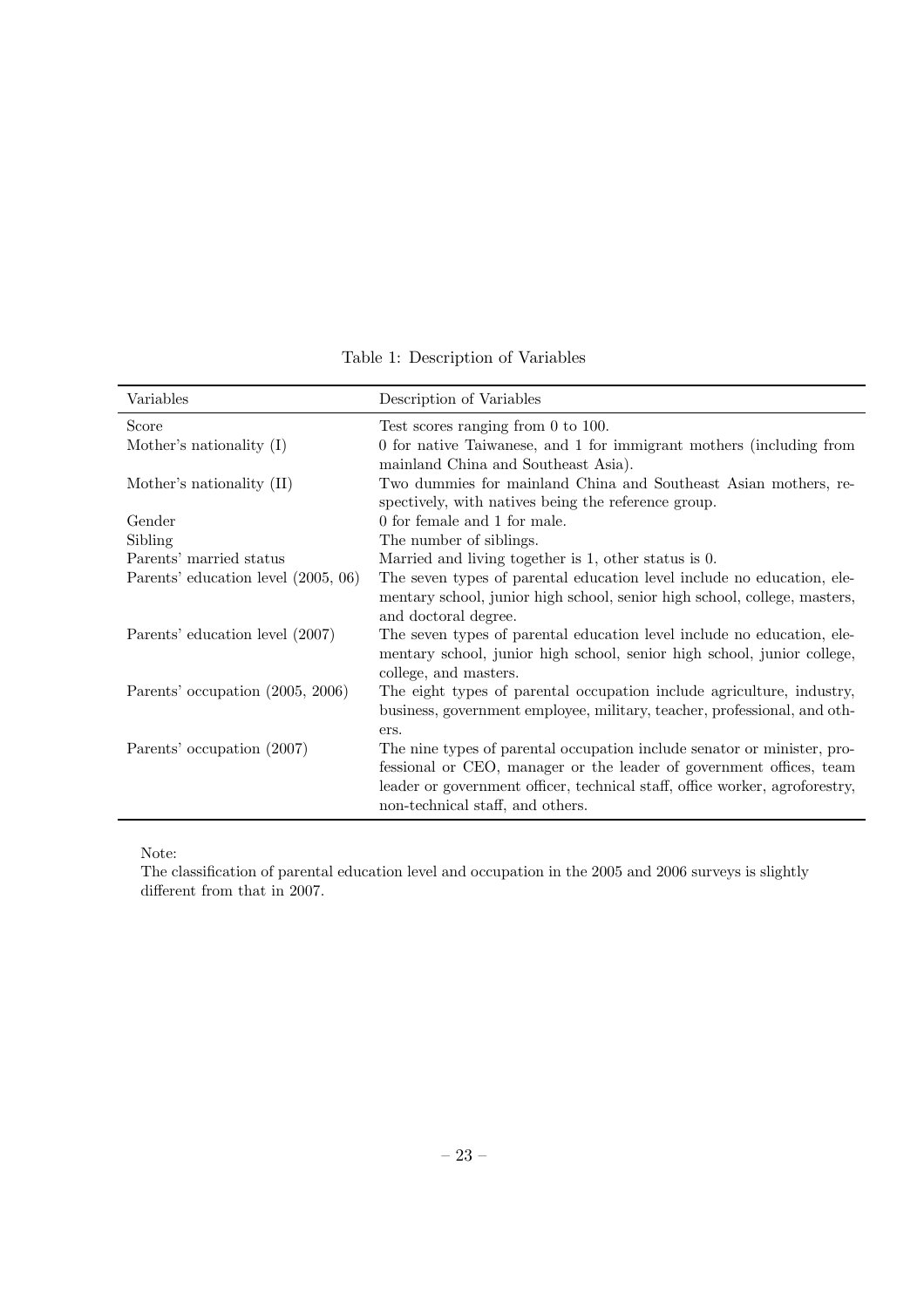|                       |          |                | Number of<br>Immigrant<br>Mothers | Number of<br>Native<br>Mothers | % of Pupils<br>with Immigrant<br>Mothers | Pupils with<br>Immigrant<br>Mothers | Pupils with<br>Native<br>Mothers |
|-----------------------|----------|----------------|-----------------------------------|--------------------------------|------------------------------------------|-------------------------------------|----------------------------------|
| Chinese               | 2005     | $6{\rm th}$    | 366                               | 9491                           | $3.71\%$                                 | 70.0592                             | 74.1050                          |
|                       |          |                |                                   |                                |                                          | (16.5771)                           | (13.6846)                        |
|                       | 2006     | $4{\rm th}$    | 788                               | 7109                           | $9.98\%$                                 | 62.1510                             | 69.0537                          |
|                       |          |                |                                   |                                |                                          | (17.0127)                           | (15.4157)                        |
|                       |          | $6{\rm th}$    | 327                               | 7552                           | $4.15\%$                                 | 64.3076                             | 66.0267                          |
|                       |          |                |                                   |                                |                                          | (14.3009)                           | (13.8900)                        |
|                       | 2007     | $4{\rm th}$    | 151                               | 2851                           | $5.03\%$                                 | 66.1884                             | 72.8224                          |
|                       |          |                |                                   |                                |                                          | (20.2117)                           | (15.4317)                        |
|                       |          | 6th            | 124                               | 4616                           | $2.62\%$                                 | 70.4301                             | 72.1533                          |
|                       |          |                |                                   |                                |                                          | (15.4843)                           | (13.7204)                        |
| English               | $2005\,$ | $6{\rm th}$    | 196                               | 4666                           | $4.03\%$                                 | 76.70918                            | 84.00879                         |
|                       |          |                |                                   |                                |                                          | (20.0627)                           | (16.3001)                        |
|                       | 2006     | 4th            | 806                               | 6858                           | $10.52\%$                                | 78.2258                             | 84.0592                          |
|                       |          |                |                                   |                                |                                          | (16.7905)                           | (14.9757)                        |
|                       |          | 6th            | 319                               | 7304                           | 4.18%                                    | 80.5016                             | 83.6788                          |
|                       |          |                |                                   |                                |                                          | (16.0012)                           | (15.7489)                        |
|                       | 2007     | 4th            | 148                               | 2746                           | $5.11\%$                                 | 76.2458                             | 87.2371                          |
|                       |          |                |                                   |                                |                                          | (18.2608)                           | (13.9909)                        |
|                       |          | 6th            | 149                               | 4446                           | $3.24\%$                                 | 75.67114                            | 82.77384                         |
|                       |          |                |                                   |                                |                                          | 21.3578                             | 17.24566                         |
| $\operatorname{Math}$ | 2005     | 6th            | 394                               | 9409                           | $4.02\%$                                 | 53.8748                             | 57.1779                          |
|                       |          |                |                                   |                                |                                          | (19.8479)                           | (57.1779)                        |
|                       | 2006     | 4th            | 801                               | 6891                           | $10.41\%$                                | 46.2703                             | 52.6877                          |
|                       |          |                |                                   |                                |                                          | (17.9935)                           | (17.8847)                        |
|                       |          | $6{\rm th}$    | 317                               | 7356                           | $4.13\%$                                 | 55.9411                             | 59.2963                          |
|                       |          |                |                                   |                                |                                          | (20.4010)                           | (20.5720)                        |
|                       | 2007     | $4{\rm th}$    | 133                               | 2750                           | $4.61\%$                                 | 52.5063                             | 59.7773                          |
|                       |          |                |                                   |                                |                                          | (18.0818)                           | (17.4053)                        |
|                       |          | $6{\rm th}$    | 124                               | 4367                           | $2.76\%$                                 | 53.6626                             | 59.7407                          |
|                       |          |                |                                   |                                |                                          | (22.0005)                           | (21.4153)                        |
| Science               | 2006     | $4\mathrm{th}$ | 757                               | 6928                           | $9.85\%$                                 | 44.7854                             | 47.9441                          |
|                       |          |                |                                   |                                |                                          | (16.8755)                           | (17.9187)                        |
|                       |          | $6{\rm th}$    | 308                               | 7249                           | $4.08\%$                                 | 63.9444                             | 65.2136                          |
|                       |          |                |                                   |                                |                                          | (12.9459)                           | (13.2365)                        |
|                       | $2007\,$ | 4th            | $153\,$                           | 2780                           | $5.22\%$                                 | 54.5985                             | 61.8487                          |
|                       |          |                |                                   |                                |                                          | (15.1505)                           | (14.5734)                        |
|                       |          | $6{\rm th}$    | 112                               | 4464                           | 2.45\%                                   | 60.2381                             | 61.9631                          |
|                       |          |                |                                   |                                |                                          | (17.1241)                           | (17.4535)                        |
| Society               | 2006     | $6{\rm th}$    | 309                               | 7068                           | 4.19%                                    | 65.0773                             | 66.3189                          |
|                       |          |                |                                   |                                |                                          | (14.0060)                           | (15.4801)                        |
|                       | 2007     | 6th            | 122                               | 4421                           | $2.69\%$                                 | 60.3643                             | 63.3180                          |
|                       |          |                |                                   |                                |                                          | (16.9393)                           | (15.4084)                        |

<span id="page-26-0"></span>Table 2: Sample Means and Standard Errors of Test Scores by Subject, Grade and Year

Note: Standard deviations are in parentheses.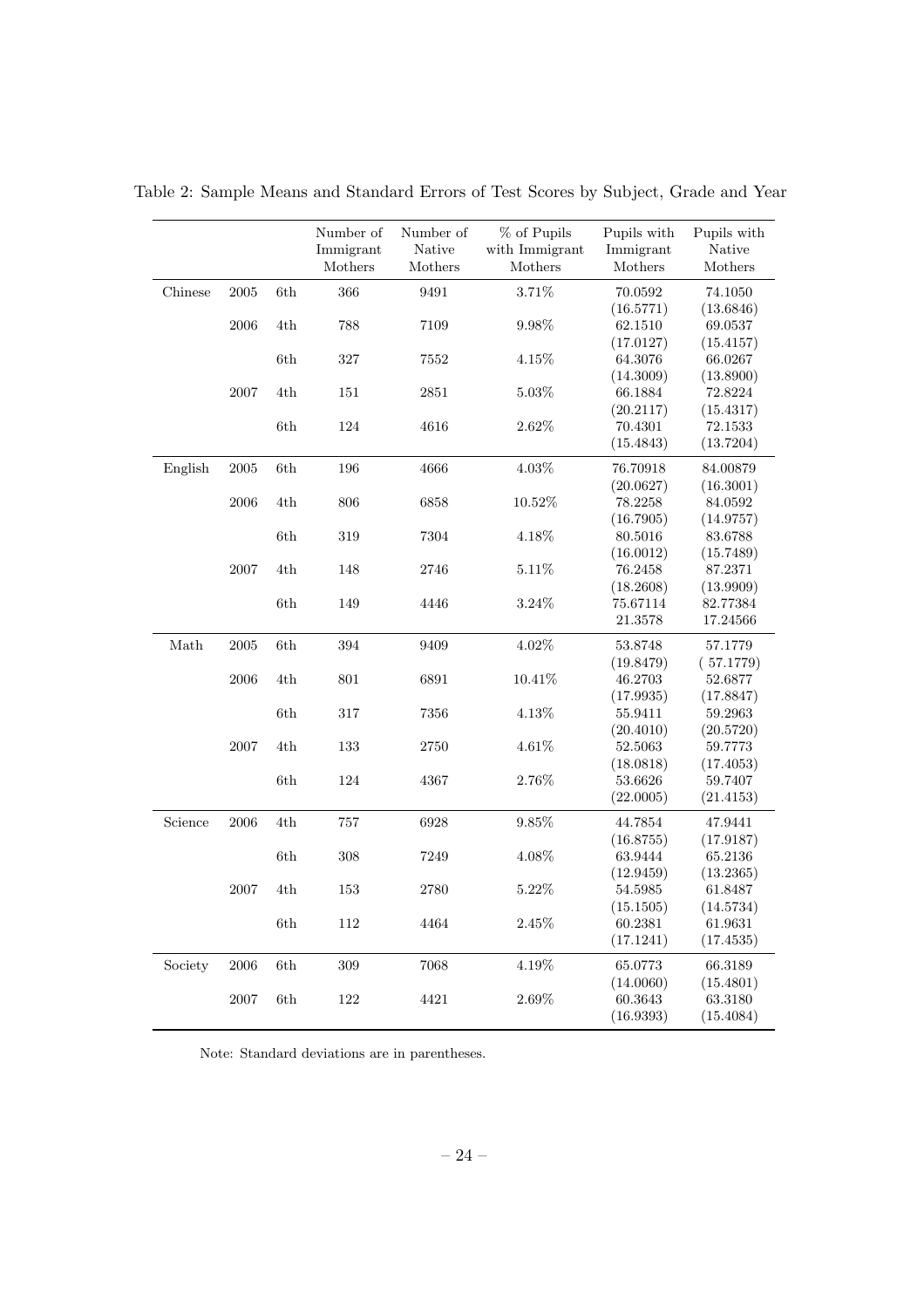<span id="page-27-0"></span>

|         |            |                | Schooling of        | Schooling of        | Schooling of        | Schooling of        | Marital Status     | Marital Status     |
|---------|------------|----------------|---------------------|---------------------|---------------------|---------------------|--------------------|--------------------|
|         |            |                | Native              | NTO's               | Native<br>Fathers   | NTO's               | of Native          | of NTO's           |
|         |            |                | Mothers             | Mothers             |                     | Fathers             | Parents            | Parents            |
| Chinese | 2005       | 6th            | 11.8704             | 11.6858             | 12.1505             | 12.1038             | 0.8293             | 0.7541             |
|         |            |                | (3.1427)            | (4.0276)            | (3.4876)            | (4.2330)            | (0.3763)           | (0.4312)           |
|         | 2006       | 4th            | 12.4278             | 11.1320             | 12.6568             | 11.8401             | 0.8356             | 0.7881             |
|         |            |                | (3.6798)            | (4.5477)            | (4.0448)            | (4.3858)            | (0.3707)           | (0.4089)           |
|         |            | $6{\rm th}$    | 12.1335             | 10.8532             | 12.5518             | 11.6147             | 0.8309             | 0.7798             |
|         |            |                | (3.0858)            | (3.8384)            | (3.4582)            | (3.7733)            | (0.3749)           | (0.4150)           |
|         | 2007       | 4th            | 12.6847             | 10.5828             | 12.7141             | 11.1589             | 0.8860             | 0.8411             |
|         |            |                | (3.1075)            | (4.4518)            | (3.4203)            | (4.0728)            | (0.3179)           | (0.3668)           |
|         |            | 6th            | 12.1893             | 11.0161             | 12.3822             | 10.9194             | 0.8629             | 0.7742             |
|         |            |                | (2.8877)            | (3.8084)            | (3.1314)            | (3.5098)            | (0.3440)           | (0.4198)           |
| English | $\,2005\,$ | 6th            | 11.7795             | 11.3367             | 12.1470             | 12.0867             | 0.8423             | 0.7500             |
|         |            |                | (3.1249)            | (3.8775)            | (3.4986)            | (4.0354)            | (0.3645)           | (0.4341)           |
|         | $\,2006\,$ | 4th            | 12.4682             | 11.1179             | 12.7442             | 11.7581             | 0.8387             | 0.7940             |
|         |            |                | (3.7352)            | (4.5536)            | (4.0564)            | (4.4459)            | (0.3678)           | (0.4046)           |
|         |            | 6th            | 11.9670             | 11.1254             | 12.3343             | 11.7179             | 0.8301             | 0.7837             |
|         |            |                | (3.0136)            | (3.8301)            | (3.3926)            | (3.7745)            | (0.3756)           | (0.4124)           |
|         | $\,2007\,$ | 4th            | 12.6770             | 11.4865             | 12.8132             | 11.8176             | 0.8798             | 0.8514             |
|         |            |                | (3.1395)            | (4.4439)            | (3.4655)            | (3.9141)            | (0.3252)           | (0.3569)           |
|         |            | 6th            | 12.1397             | 11.0738             | 12.3329             | 11.302              | 0.8684             | 0.7383             |
|         |            |                | (2.9514)            | (3.6946)            | (3.1295)            | (3.5994)            | (0.3381)           | (0.4411)           |
| Math    | 2005       | 6th            | 11.7478             | 11.3223             | 12.0557             | 11.9899             | 0.8326             | 0.7614             |
|         |            |                | (3.1098)            | (3.9060)            | (3.4801)            | (4.1129)            | (0.3733)           | (0.4268)           |
|         | $\,2006\,$ | $4\mathrm{th}$ | 12.4510             | 11.2684             | 12.6616             | 12.2385             | 0.8415             | 0.7803             |
|         |            |                | (3.7458)            | (4.7462)            | (4.0634)            | (4.6585)            | (0.3652)           | (0.4143)           |
|         |            | 6th            | 12.1165             | 10.8360             | 12.5377             | 11.6088             | 0.8308             | $0.7855\,$         |
|         | 2007       | 4th            | (3.0861)<br>12.7276 | (3.7943)<br>11.0376 | (3.4677)<br>12.8186 | (3.7810)<br>11.4361 | (0.3750)<br>0.8880 | (0.4111)<br>0.8346 |
|         |            |                | (3.0704)            | (4.4456)            | (3.4154)            | (3.9550)            | (0.3154)           | (0.3730)           |
|         |            | $6{\rm th}$    | 12.1461             | 10.8468             | 12.3900             | 11.2097             | 0.8665             | 0.7500             |
|         |            |                | (2.8619)            | (4.1399)            | (3.1106)            | (3.7117)            | (0.3402)           | (0.4348)           |
|         |            |                |                     |                     |                     |                     |                    |                    |
| Science | $\,2006\,$ | $4\mathrm{th}$ | 12.4618             | 11.1876             | 12.6493             | 11.6328             | 0.8479             | 0.7649             |
|         |            |                | (3.6964)            | (4.6700)            | (4.0672)            | (4.4677)            | (0.3592)           | (0.4244)           |
|         |            | 6th            | 12.1069             | 10.8214             | 12.5190             | 11.5617             | 0.8303             | 0.7792             |
|         |            |                | (3.0964)            | (3.8026)            | (3.4570)            | (3.7702)            | (0.3754)           | (0.4154)           |
|         | 2007       | 4th            | 12.7741             | 10.9346             | 12.8547             | 11.3007             | 0.8960             | 0.8627             |
|         |            |                | (3.0820)            | (4.4064)            | (3.4717)            | (4.0783)            | (0.3053)           | (0.3452)           |
|         |            | 6th            | 12.1931             | 10.6161             | 12.3327             | 11.5000             | 0.8649             | 0.7946             |
|         |            |                | (2.8847)            | (4.1335)            | (3.1350)            | (3.5438)            | (0.3418)           | (0.4058)           |
| Society | 2006       | 6th            | 12.1012             | 10.9126             | 12.5233             | 11.6796             | 0.8301             | 0.7832             |
|         |            |                | (3.0890)            | (3.7782)            | (3.4713)            | (3.8280)            | (0.3756)           | (0.4128)           |
|         | 2007       | 6th            | 12.1590             | 11.3853             | 12.2968             | 11.3279             | 0.8699             | 0.8443             |
|         |            |                | (2.8511)            | (3.6260)            | (3.1120)            | (3.3463)            | (0.3364)           | (0.3641)           |

Table 3: Parents' Education Level and Marital Status

Notes: Standard deviations are in parentheses. "Schooling" is measured by the years of schooling. "Marital Status" reports the proportion of parents married and living together. "Native" stands for native Taiwanese kids and "NTO" represents the new Taiwanese offspring.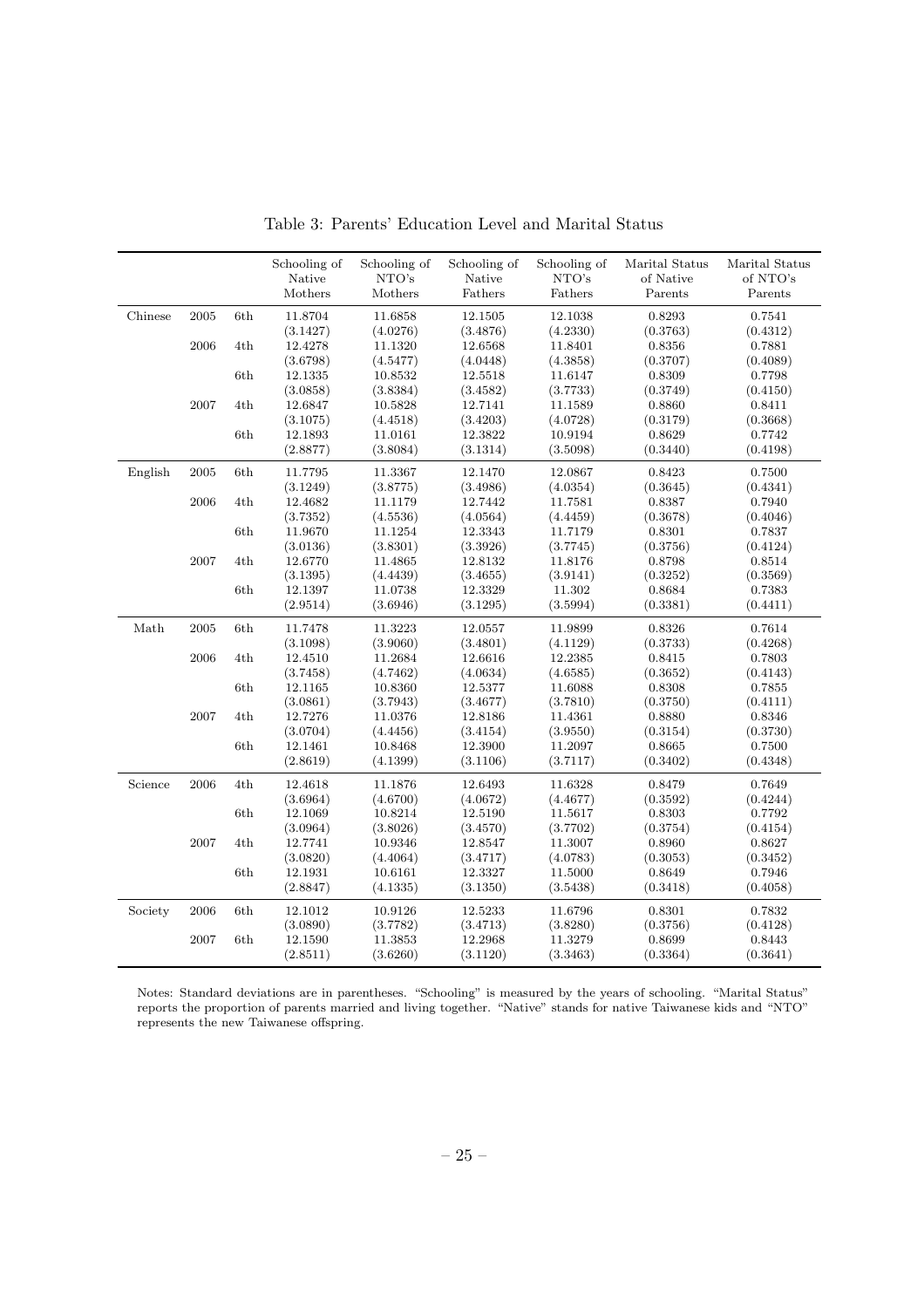<span id="page-28-0"></span>

|                                             | Native Pupils |            |          | <b>NTO</b> |            | Mainland China |            | Southeast Asia |
|---------------------------------------------|---------------|------------|----------|------------|------------|----------------|------------|----------------|
| Variable                                    | Mean          | S.D.       | Mean     | S.D.       | Mean       | S.D.           | Mean       | S.D.           |
| Male                                        | 0.48          | $0.50\,$   | $0.54\,$ | $0.50\,$   | $\rm 0.54$ | 0.50           | 0.55       | $0.50\,$       |
| Sibling                                     | $2.74\,$      | $1.37\,$   | 2.62     | $1.43\,$   | $2.47\,$   | $1.31\,$       | 2.78       | $1.55\,$       |
| Married                                     | 0.89          | 0.32       | 0.84     | 0.37       | 0.82       | 0.39           | 0.86       | 0.35           |
| Fathers' education                          |               |            |          |            |            |                |            |                |
| no education                                | 0.02          | 0.13       | 0.07     | 0.25       | 0.08       | 0.27           | 0.05       | 0.23           |
| elementary                                  | 0.04          | 0.20       | 0.12     | 0.33       | 0.03       | 0.16           | 0.22       | 0.42           |
| junior high                                 | 0.19          | 0.39       | 0.25     | 0.43       | 0.23       | 0.42           | 0.26       | 0.44           |
| senior high                                 | 0.32          | 0.47       | 0.26     | 0.44       | 0.28       | 0.45           | 0.25       | 0.43           |
| junior college                              | 0.10          | $0.30\,$   | 0.07     | 0.26       | 0.10       | $\rm 0.31$     | 0.04       | 0.20           |
| college                                     | 0.23          | 0.42       | 0.17     | 0.37       | 0.17       | 0.38           | 0.16       | 0.37           |
| master                                      | 0.10          | $0.30\,$   | 0.07     | 0.25       | 0.12       | 0.32           | $\rm 0.01$ | 0.12           |
| Mothers' education                          |               |            |          |            |            |                |            |                |
| no education                                | 0.01          | 0.11       | 0.15     | 0.35       | 0.10       | 0.31           | 0.19       | 0.40           |
| elementary                                  | 0.04          | 0.19       | $0.09\,$ | 0.29       | 0.05       | 0.22           | 0.14       | 0.35           |
| junior high                                 | 0.17          | 0.38       | 0.23     | 0.42       | 0.22       | 0.42           | 0.23       | 0.43           |
| senior high                                 | 0.37          | 0.48       | 0.23     | 0.42       | 0.28       | 0.45           | 0.16       | 0.37           |
| junior college                              | 0.11          | $\rm 0.32$ | 0.09     | 0.29       | 0.14       | 0.35           | 0.04       | $0.20\,$       |
| college                                     | 0.25          | 0.43       | 0.19     | 0.39       | 0.15       | 0.36           | 0.22       | 0.42           |
| master                                      | 0.05          | 0.22       | 0.03     | 0.18       | 0.05       | 0.22           | 0.01       | 0.12           |
| Fathers' occupation                         |               |            |          |            |            |                |            |                |
| senator or minister                         | 0.01          | 0.09       | 0.01     | 0.11       | 0.01       | 0.11           | 0.01       | 0.12           |
| professional or CEO                         | 0.20          | 0.40       | 0.15     | $0.36\,$   | 0.17       | 0.38           | 0.14       | $0.35\,$       |
| manager or the leader of government offices | 0.08          | 0.28       | 0.06     | 0.24       | 0.09       | 0.29           | 0.03       | 0.16           |
| team leader or government officer           | 0.18          | 0.39       | 0.13     | 0.34       | 0.14       | $0.35\,$       | 0.12       | 0.33           |
| technical staff                             | 0.25          | 0.43       | 0.30     | 0.46       | 0.29       | 0.46           | 0.32       | 0.47           |
| office worker                               | 0.05          | 0.22       | 0.03     | 0.18       | 0.05       | 0.22           | 0.01       | 0.12           |
| agroforestry                                | 0.04          | 0.19       | 0.05     | 0.22       | 0.01       | 0.11           | 0.10       | 0.30           |
| $\!$ non-technical staff                    | 0.10          | 0.30       | 0.10     | 0.30       | 0.12       | 0.32           | 0.08       | 0.28           |
| others                                      | 0.08          | 0.28       | 0.15     | 0.36       | 0.12       | 0.32           | 0.19       | 0.40           |
| Mothers' occupation                         |               |            |          |            |            |                |            |                |
| senator or minister                         | 0.00          | 0.05       | 0.01     | 0.08       | 0.01       | 0.11           | 0.00       | 0.00           |
| professional or CEO                         | 0.09          | 0.28       | 0.12     | 0.33       | 0.15       | 0.36           | 0.08       | 0.28           |
| manager or the leader of government offices | 0.08          | 0.27       | 0.05     | 0.22       | 0.05       | $0.22\,$       | 0.05       | 0.23           |
| team leader or government officer           | 0.16          | 0.36       | 0.11     | $\rm 0.31$ | 0.13       | 0.34           | 0.08       | 0.28           |
| technical staff                             | 0.19          | 0.39       | 0.23     | 0.42       | 0.22       | 0.42           | 0.25       | 0.43           |
| office worker                               | 0.08          | $0.27\,$   | 0.06     | 0.24       | 0.06       | 0.25           | $0.05\,$   | 0.23           |
| agroforestry                                | 0.02          | 0.13       | 0.03     | 0.16       | 0.00       | 0.00           | 0.05       | 0.23           |
| non-technical staff                         | 0.22          | 0.42       | 0.27     | 0.45       | 0.26       | 0.44           | 0.29       | 0.46           |
| others                                      | 0.16          | $0.37\,$   | 0.13     | 0.33       | 0.12       | 0.32           | 0.14       | 0.35           |
| Sample sizes                                | 2,851         |            | 151      |            | 78         |                | 73         |                |

Table 4: Summary Statistics for the 4th Grade Chinese in 2007

Note: "NTO" represents the new Taiwanese offspring.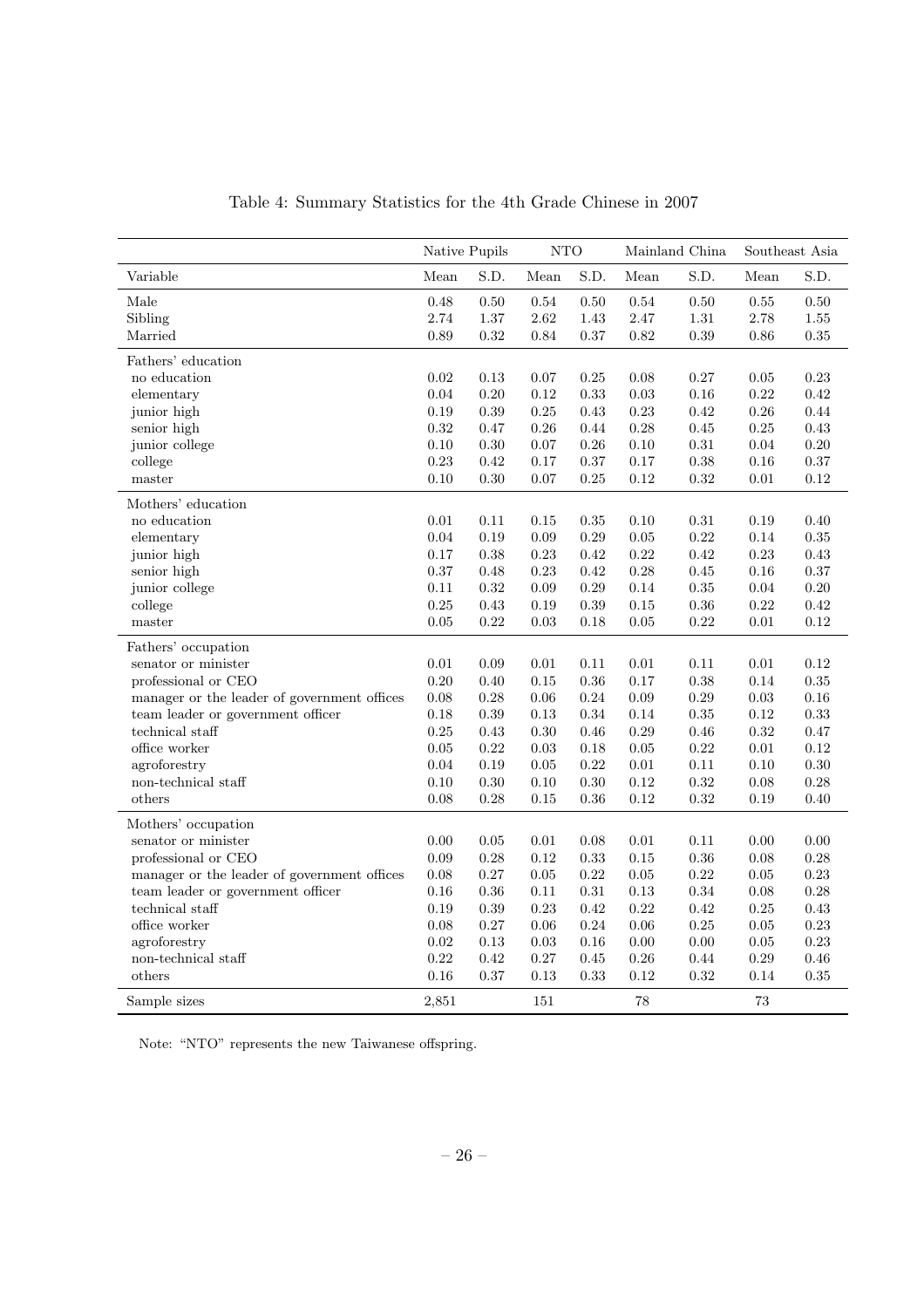<span id="page-29-0"></span>

|                                             |                           | Native vs. Immigrant Mothers |                                     | Native vs. China & Southeast Asian Mothers |                           |                                     |
|---------------------------------------------|---------------------------|------------------------------|-------------------------------------|--------------------------------------------|---------------------------|-------------------------------------|
| Variable                                    | Model 1                   | Model 2                      | Model 3                             | Model 4                                    | Model 5                   | Model 6                             |
| Foreign                                     | $-6.6340$ ***<br>(1.3115) | $-4.4459$ ***<br>(1.2790)    | $-4.0549$ ***<br>(1.2572)           |                                            |                           |                                     |
| Mainland China                              |                           |                              |                                     | $-2.3096$                                  | $-1.0890$                 | $-1.2096$                           |
| Southeast Asian countries                   |                           |                              |                                     | (1.7991)<br>$-11.2547$ ***                 | (1.7201)<br>$-8.1837$ *** | (1.6888)<br>$-7.2670$ ***           |
| Male                                        |                           | $-1.3470$ **                 | $-1.4437$ ***                       | (1.8581)                                   | (1.8103)<br>$-1.3521$ **  | (1.7893)<br>$-1.4430$ ***           |
| Sibling                                     |                           | (0.5464)<br>$-2.0951$ ***    | (0.5382)<br>$-1.9966$ ***           |                                            | (0.5458)<br>$-2.0839$ *** | (0.5377)<br>$-1.9885$ ***           |
| Married                                     |                           | (0.1995)<br>4.5250 ***       | (0.1963)<br>4.2360 ***              |                                            | (0.1993)<br>$4.5684$ ***  | (0.1961)<br>4.2787 ***              |
|                                             |                           | (0.8501)                     | (0.8350)                            |                                            | (0.8492)                  | (0.8345)                            |
| Mothers' education<br>elementary            |                           | 2.5411                       | $-0.0570$                           |                                            | 2.2648                    | $-0.4726$                           |
| junior high                                 |                           | (2.4358)<br>3.9374 *         | (2.6138)<br>0.9060                  |                                            | (2.4346)<br>3.4799        | (2.6166)<br>0.3939                  |
| senior high                                 |                           | (2.1386)<br>7.9900 ***       | (2.3499)<br>3.2236                  |                                            | (2.1417)<br>$7.5014$ ***  | (2.3566)<br>2.7055                  |
| junior college                              |                           | (2.0987)<br>11.0823 ***      | (2.3306)<br>4.3370 *                |                                            | (2.1027)<br>10.5499 ***   | (2.3375)<br>3.8025                  |
| college                                     |                           | (2.2062)<br>$10.1494$ ***    | (2.4578)<br>3.3199                  |                                            | (2.2110)<br>9.7250 ***    | (2.4648)<br>2.8884                  |
|                                             |                           | (2.1245)<br>12.0684 ***      | (2.3995)                            |                                            | (2.1269)<br>11.5659 ***   | (2.4034)                            |
| master                                      |                           | (2.3946)                     | 3.7282<br>(2.7032)                  |                                            | (2.3978)                  | 3.2697<br>(2.7069)                  |
| Mothers' occupation<br>senator or minister  |                           | $-14.8491$ ***               | $-9.3993*$                          |                                            | $-15.2922$ ***            | $-9.6577$ *                         |
|                                             |                           | (5.0120)                     | (5.0566)                            |                                            | (5.0080)                  | (5.0531)                            |
| professional or CEO                         |                           | $-1.1347$                    | $-1.6271$                           |                                            | $-1.2031$                 | $-1.6727$                           |
|                                             |                           | (1.1565)                     | (1.2143)                            |                                            | (1.1553)                  | (1.2134)                            |
| manager or the leader of government offices |                           | 4.4328 ***                   | $2.5531$ **                         |                                            | $4.4408$ ***              | $2.5912$ **                         |
| team leader or government officer           |                           | (1.2277)<br>0.1379           | (1.2626)<br>$-1.2749$               |                                            | (1.2262)<br>0.1128        | (1.2616)<br>$-1.2816$               |
|                                             |                           | (0.9750)                     | (1.0550)                            |                                            | (0.9738)                  | (1.0540)                            |
| $\rm technical~staff$                       |                           | $-0.0065$                    | $-0.2522$                           |                                            | 0.0075                    | $-0.2254$                           |
| office worker                               |                           | (0.9266)<br>$3.0173$ **      | (0.9558)<br>1.7382                  |                                            | (0.9254)<br>$3.0173$ **   | (0.9550)<br>1.7759                  |
|                                             |                           | (1.1875)                     | (1.2177)                            |                                            | (1.1860)                  | (1.2167)                            |
| agroforestry                                |                           | $-3.8683*$                   | $-0.3006$                           |                                            | $-3.6411$                 | $-0.1710$                           |
| non-technical staff                         |                           | (2.1640)<br>1.0091           | (2.4494)<br>0.8718                  |                                            | (2.1627)<br>1.0170        | (2.4477)<br>0.8975                  |
| Fathers' education                          |                           | (0.8926)                     | (0.9177)                            |                                            | (0.8915)                  | (0.9169)                            |
| elementary                                  |                           |                              | 3.7603                              |                                            |                           | 4.3202 *                            |
| junior high                                 |                           |                              | (2.5055)<br>$5.2652$ **             |                                            |                           | (2.5131)<br>5.5724 **               |
|                                             |                           |                              | (2.2950)                            |                                            |                           | (2.2962)                            |
| senior high                                 |                           |                              | 7.8187 ***<br>(2.2754)              |                                            |                           | 8.1241 ***<br>(2.2765)              |
| junior college                              |                           |                              | 10.5727 ***<br>(2.4243)             |                                            |                           | 10.8469 ***<br>(2.4245)             |
| college                                     |                           |                              | $9.7373$ ***<br>(2.3437)            |                                            |                           | $10.0095$ ***<br>(2.3441)           |
| master                                      |                           |                              | 12.7212 ***<br>(2.4944)             |                                            |                           | 12.9170 ***                         |
| Fathers' occupation                         |                           |                              |                                     |                                            |                           | (2.4933)                            |
| senator or minister                         |                           |                              | $-13.2671$ ***<br>(3.1409)          |                                            |                           | $-13.3021$ ***<br>(3.1381)          |
| professional or CEO                         |                           |                              | 1.8480<br>(1.1800)                  |                                            |                           | 1.8035<br>(1.1791)                  |
| manager or the leader of government offices |                           |                              | 4.8227 ***<br>(1.3967)              |                                            |                           | 4.7188 ***<br>(1.3961)              |
| team leader or government officer           |                           |                              | $3.7538$ ***<br>(1.2115)            |                                            |                           | $3.7009$ ***<br>(1.2106)            |
| technical staff                             |                           |                              | $2.2331$ **<br>(1.1092)             |                                            |                           | $2.1666*$<br>(1.1085)               |
| office worker                               |                           |                              | $3.6045$ **                         |                                            |                           | $3.4748$ **                         |
| agroforestry                                |                           |                              | (1.5949)<br>$-3.4084$ *             |                                            |                           | (1.5943)<br>$-3.3852*$              |
| non-technical staff                         |                           |                              | (1.8939)<br>0.1865                  |                                            |                           | (1.8922)<br>0.0883                  |
| Constant                                    | 72.8224 ***<br>(0.2941)   | 66.4583 ***<br>(2.3296)      | (1.2951)<br>62.0545 ***<br>(2.6028) | 72.8224 ***<br>(0.2936)                    | 66.8534 ***<br>(2.3307)   | (1.2945)<br>62.2352 ***<br>(2.6015) |
| Sample size                                 | 3002                      | 3002                         | 3002                                | 3002                                       | 3002                      | 3002                                |
| R square                                    | 0.0085                    | 0.1171                       | 0.1559                              | 0.0125                                     | 0.1196                    | 0.1577                              |

#### Table 5: Regression Coefficients for the 4th Grade Chinese in 2007

Notes: Standard errors are in parentheses. \*, \*\*, and \*\*\* denote statistical significance at the 10%, 5%, and 1% levels, respectively.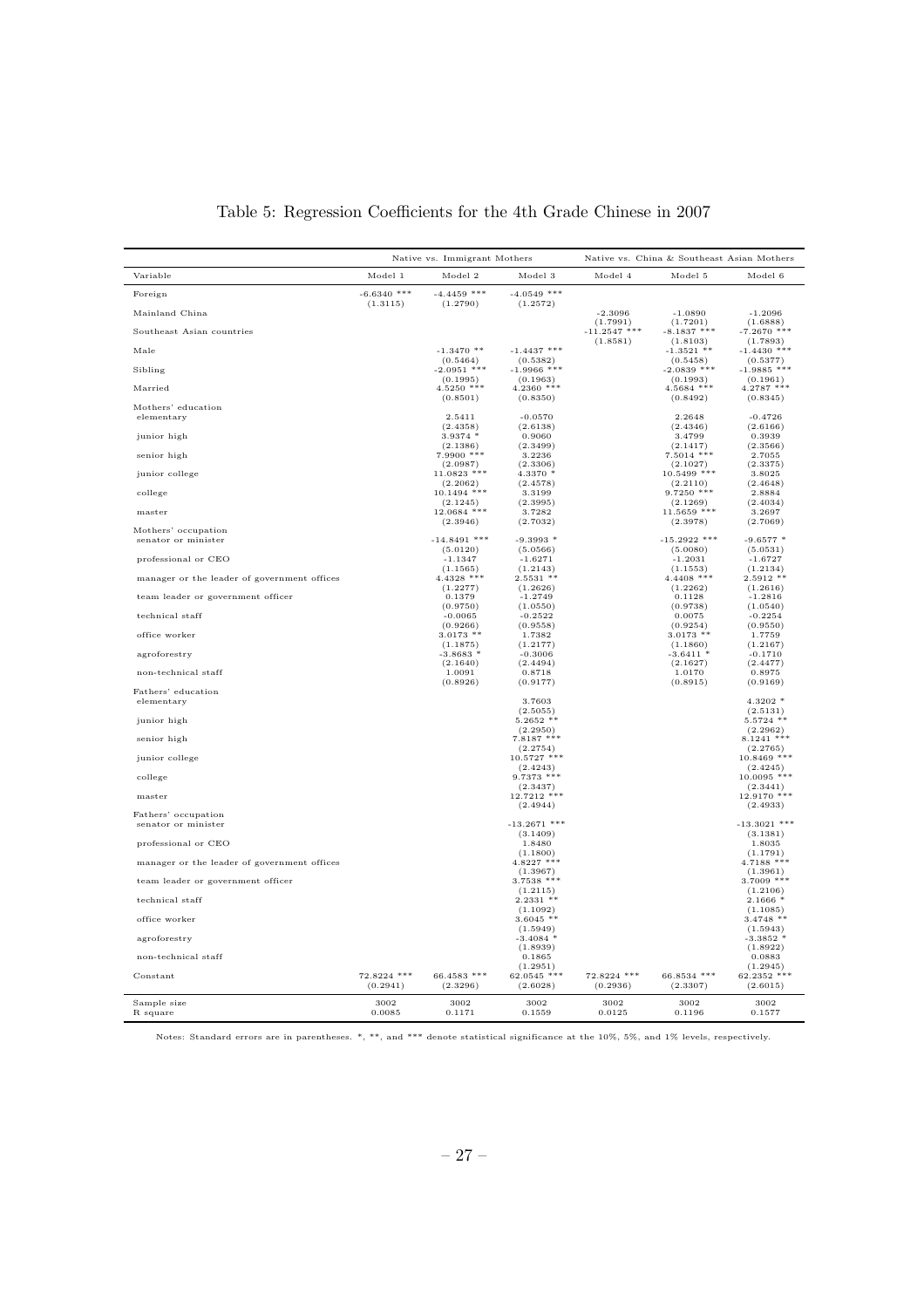<span id="page-30-0"></span>

|         |      |             | Foreign Mothers           | Mainland China Mothers | Southeast Asian Mothers   |
|---------|------|-------------|---------------------------|------------------------|---------------------------|
|         |      |             | Model A                   | Model B                | Model C                   |
| Chinese | 2005 | 6th         | $-2.9733***$              | $-0.6027$              | $-5.1555***$              |
|         |      |             | (0.6931)                  | (0.9900)               | (0.9506)                  |
|         | 2006 | 4th         | $-4.6407***$              | 0.7511                 | $-6.1487***$              |
|         |      |             | (0.5586)                  | (1.1408)               | (0.6232)                  |
|         |      | 6th         | $-1.6239**$               | $-1.1983$              | $-1.9600*$                |
|         |      |             | (0.7954)                  | (1.1793)               | (1.0515)                  |
|         | 2007 | 4th         | $-4.0549$ ***             | $-1.2096$              | $-7.2670$ ***             |
|         |      |             | (1.2572)                  | (1.6888)               | (1.7893)                  |
|         |      | 6th         | 1.2566                    | $4.0389**$             | $-1.6315$                 |
|         |      |             | (1.1778)                  | (1.6315)               | (1.6615)                  |
| English | 2005 | 6th         | $-5.6570***$              | $-0.8052$              | $-8.4033***$              |
|         |      |             | (1.0975)                  | (1.7945)               | (1.3596)                  |
|         | 2006 | 4th         | $-3.6246***$              | $-0.3514$              | $-4.7466***$              |
|         |      |             | (0.5312)                  | (1.0056)               | (0.6061)                  |
|         |      | 6th         | $-1.3310$                 | 1.3169                 | $-3.0230***$              |
|         |      |             | (0.8131)                  | (1.2817)               | (1.0303)                  |
|         | 2007 | 4th         | $-8.4105$ ***             | $-7.7123$ ***          | $-9.1700$ ***             |
|         |      |             | (1.1214)                  | (1.5265)               | (1.5895)                  |
|         |      | 6th         | $-2.9903$ **              | $-0.1929$              | $-5.8140$ ***             |
|         |      |             | (1.3007)                  | (1.8156)               | (1.8239)                  |
| Math    | 2005 | 6th         | $-2.1425**$               | 1.6271                 | $-4.7500***$              |
|         |      |             | (0.9196)                  | (1.4178)               | (1.1842)                  |
|         | 2006 | 4th         | $-4.2019***$              | 1.8628                 | $-6.2217***$              |
|         |      |             | (0.6517)                  | (1.2422)               | (0.7397)                  |
|         |      | 6th         | $-2.7776**$               | $-2.5810$              | $-2.9401*$                |
|         |      |             | (1.1952)                  | (1.7514)               | (1.5963)                  |
|         | 2007 | $4{\rm th}$ | $-5.0808$ ***             | $-5.4012$ **           | $-4.7635$ **              |
|         |      |             | (1.5212)                  | (2.1080)               | (2.0981)                  |
|         |      | 6th         | $-2.5076$                 | 0.4416                 | $-5.8100$ **              |
|         |      |             | (1.8574)                  | (2.5248)               | (2.6678)                  |
| Science | 2006 | 4th         | $-1.8221***$              | 0.5308                 | $-2.6635***$              |
|         |      |             | (0.6893)                  | (1.2821)               | (0.7902)                  |
|         |      | 6th         | $-1.0895$                 | $-1.5417$              | $-0.7194$                 |
|         |      |             | (0.7798)<br>$-4.7724$ *** | (1.1477)               | (1.0406)<br>$-7.9623$ *** |
|         | 2007 | 4th         |                           | $-1.3952$              |                           |
|         |      |             | (1.1796)                  | (1.6550)               | (1.6104)                  |
|         |      | 6th         | $-0.2601$                 | 0.9122                 | $-1.2575$                 |
|         |      |             | (1.6012)                  | (2.3294)               | (2.1531)                  |
| Society | 2006 | 6th         | $-0.8805$<br>(0.9069)     | $-0.5037$<br>(1.3459)  | $-1.1779$<br>(1.1995)     |
|         |      | 6th         |                           |                        | $-4.4456$ **              |
|         | 2007 |             | $-1.5926$<br>(1.3396)     | 1.1470<br>(1.8586)     | (1.8960)                  |
|         |      |             |                           |                        |                           |

Table 6: The Marginal Effect of Mothers' Nationality on Test Scores

Notes: The numbers in Model A are summarized in the same fashion of Model 3 in Table [5](#page-29-0). Similarly, Models B and C are obtained based on Model 6 in Table [5.](#page-29-0) Standard errors are in parentheses. \*,  $^{**}$  , and  $^{***}$  denote statistical significance at the 10%, 5%, and 1% levels, respectively.